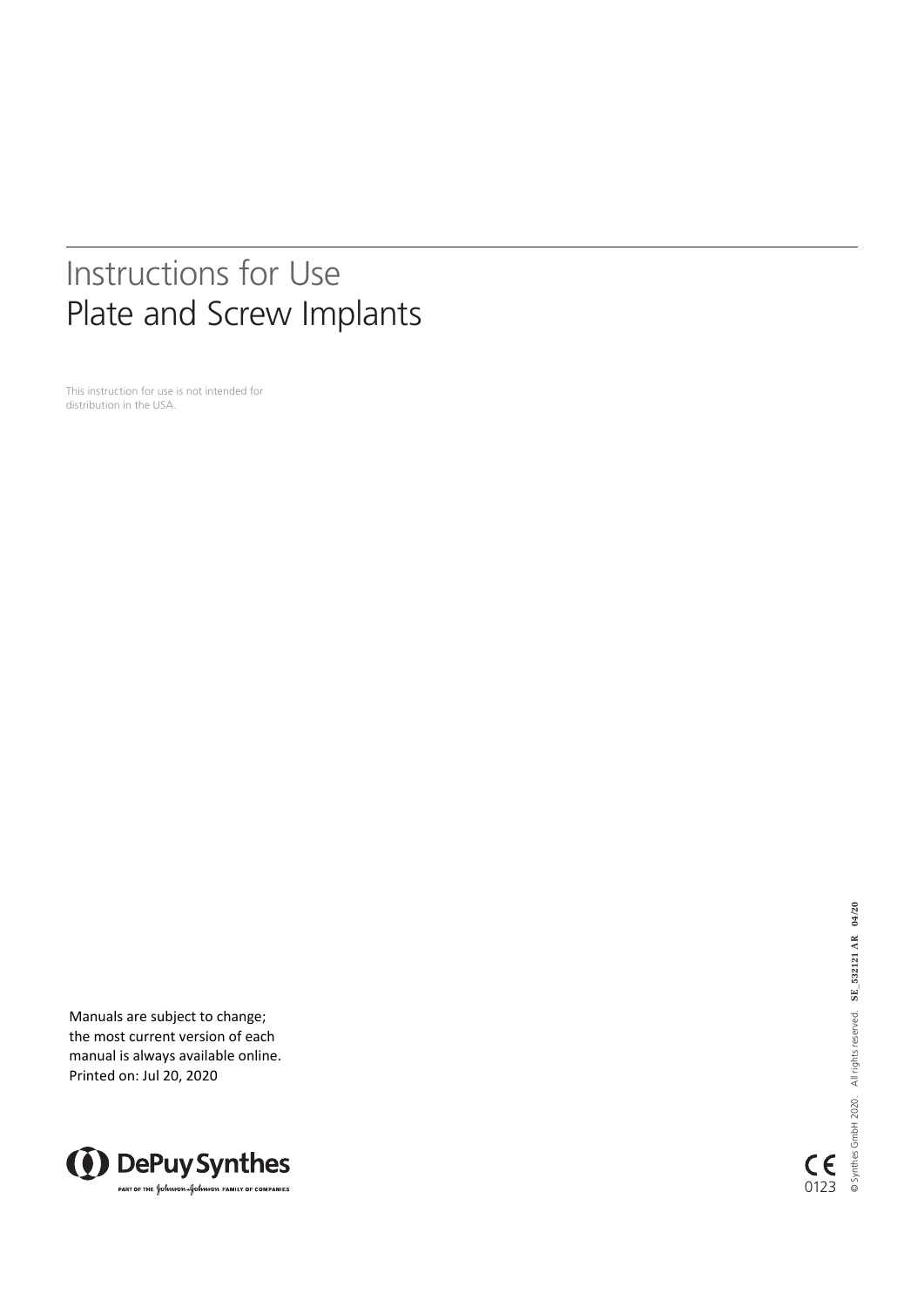# **Instructions for Use**

Plate and Screw Implants

Associated device systems with these instructions for use: 2.4 mm Cannulated Screw 2.4 mm Variable Angle LCP Volar Extra-Articular Distal Radius System 2.4/2.7 mm Locking Tarsal Plates Angled Blade Plates for Adults Angular Stable X-Plate and 2-Hole Plate Cannulated Pediatric Osteotomy System (CAPOS) Cannulated Screws 3.0/3.5/4.0/4.5/6.5/7.0/7.3 DCP and LC-DCP Systems DHS/DCS System Femoral Neck System (FNS) HCS 1.5 HCS 2.4/3.0 HCS 4.5/6.5 LCP Anterolateral Distal Tibia Plate 3.5 LCP Clavicle Hook Plate LCP Compact Foot / Compact Hand LCP Compact Hand LCP Compact Hand 1.5 LCP Condylar Plate 4.5/5.0 LCP DHHS LCP Dia-Meta Volar Distal Radius Plates LCP Distal Fibula Plates LCP Distal Humerus Plates LCP Distal Radius System 2.4 LCP Distal Tibia Plate LCP Distal Ulna Plate LCP Extra-articular Distal Humerus Plate LCP Hook Plate 3.5 LCP Locking Compression Plate LCP Low Bend Medial Distal Tibia Plates 3.5 mm LCP Medial Proximal Tibial Plate 3.5 LCP Medial Proximal Tibial Plate 4.5/5.0 LCP Metaphyseal Plate for distal medial tibia LCP Metaphyseal Plates LCP Olecranon Plate LCP Pediatric Plate System LCP Periarticular Proximal Humerus Plate 3.5 LCP Posterior Medial Proximal Tibial Plate 3.5 LCP Proximal Femoral Hook Plate 4.5/5.0 LCP Proximal Femoral Plate 4.5/5.0 LCP Proximal Radius Plates 2.4 LCP Proximal Tibial Plate 3.5 LCP Proximal Tibial Plate 4.5/5.0 with Periarticular Aiming Arm Instruments LCP Superior Anterior Clavicle Plate LCP Superior Clavicle Plate LCP Ulna Osteotomy System 2.7 LCP Volar Column Distal Radius Plates 2.4 mm LCP Wrist Fusion Set LISS and LCP DF LISS and LCP PLT Locking Attachment Plate Midfoot Fusion Bolt  $\emptyset$  6.5 mm Pelvic Implants and Instruments PHILOS and PHILOS Long PHILOS with Augmentation Quadrilateral Surface Plates 3.5 Rotation Correction Plates 1.5 and 2.0 Sacral Bars Slipped Capital Femoral Epiphysis (SCFE) Screw System Spring Plates 3.5 Standard DHS Lag Screw with LCP DHHS Sideplate The Calcaneal Plate The Locking Calcaneal Plate TomoFix TomoFix Medial Distal Femur (MDF)

TomoFix Medial High Tibial Plate (MHT)

VA-LCP Ankle Trauma System 2.7/3.5 VA-LCP Anterior Clavicle Plate VA-LCP Condylar Plate 4.5/5.0 VA-LCP Distal Humerus Plates 2.7/3.5 VA-LCP Medial Column Fusion Plates 3.5 VA-LCP Olecranon Plates 2.7/3.5 VA-LCP Proximal Tibial Plate 3.5 VA-Locking Calcaneal Plates 2.7 VA-Locking Intercarpal Fusion System Variable Angle LCP 1st MTP Fusion Plates 2.4/2.7 Variable Angle LCP Dorsal Distal Radius Plate 2.4 Variable Angle LCP Forefoot/Midfoot System 2.4/2.7 Variable Angle LCP Mesh Plate 2.4/2.7 Variable Angle LCP Opening Wedge Plates 2.4/2.7 Variable Angle LCP Tarsal Plates 2.4/2.7 Variable Angle LCP TMT Fusion Plates 2.4/2.7 Variable Angle LCP Two-Column Volar Distal Radius Plate 2.4/Sterile Distal Radius Kit Variable Angle LCP Two-Column Volar Distal Radius Plate 2.4/2.7, Extra-long Variable Angle LCP Volar Rim Distal Radius Plate 2.4 Variable Angle Locking Hand System

Please read these instructions for use, the Synthes brochure"Important Information" carefully before use. Ensure that you are familiar with the appropriate surgical technique

Plate and Screw Implants consist of various plates and screws to be implanted which are single packed, and available non-sterile and/or sterile (corresponding article number with suffix "S"), as well as in sterile tube packaging (corresponding article number with suffix "TS").

Important note for medical professionals and OR staff: These instructions for use do not include all of the information necessary for selection and use of a device. Please see full labeling for all necessary information (corresponding Surgical Technique Guide, Important Information and device-specific label).

# **Material(s)**

| Material(s):              | Standard(s):       |
|---------------------------|--------------------|
| Stainless Steel - 316L    | ISO 5832-1         |
| Stainless steel - 22-13-5 | <b>ASTM F 1314</b> |
| TiCP                      | ISO 5832-2         |
| CoCrMo alloy              | ISO 5832-12        |
| Titanium alloy:           |                    |
| Ti-6Al-7Nb (TAN)          | ISO 5832-11        |
| Ti-6Al-4V (TAV)           | ISO 5832-3         |
| Ti-15Mo                   | F 2066             |
|                           |                    |

# **Intended use**

Plate and Screw Implants are intended for temporary fixation, correction or stabilization of bones in various anatomical regions.

#### **Indications**

Please refer to the table at the end of this IFU.

#### **Contraindications**

Please refer to the table at the end of this IFU.

## **Potential risks**

As with all major surgical procedures, risks, side effects and adverse events can occur. While many possible reactions may occur, some of the most common include: Problems resulting from anesthesia and patient positioning (e.g. nausea, vomiting, dental injuries, neurological impairments, etc.), thrombosis, embolism, infection, excessive bleeding, iatrogenic neural and vascular injury, damage to soft tissues incl. swelling, abnormal scar formation, functional impairment of the musculoskeletal system, Sudeck's disease, allergy/hypersensitivity reactions, and side effects associated with hardware prominence, malunion, non-union.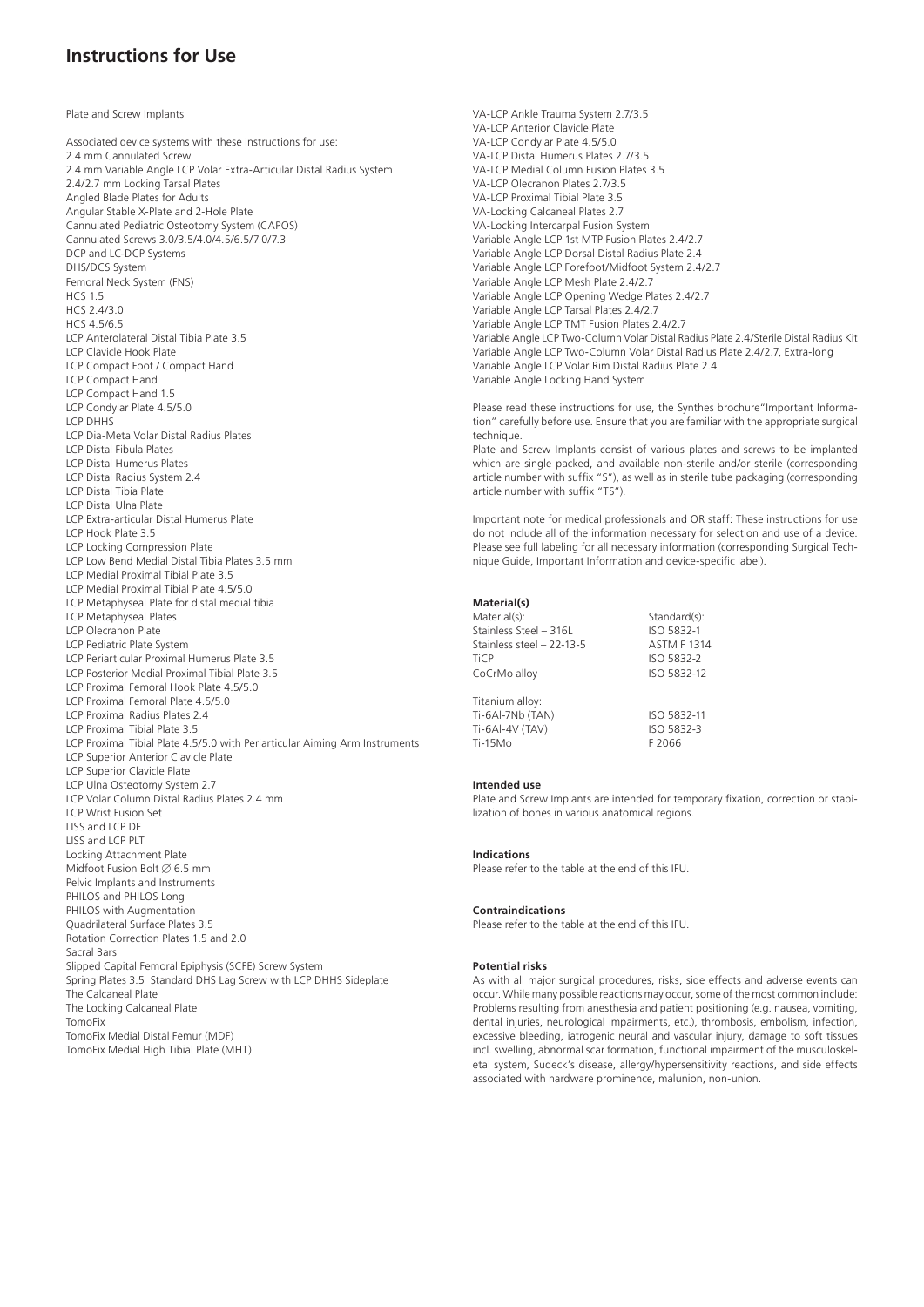#### **Sterile device**



Sterilized using irradiation

Store implants in their original protective packaging, and do not remove them from the packaging until immediately before use. Do not use when packaging is damaged.

Prior to use, check the product expiration date and verify the integrity of the sterile packaging. Do not use, if the package is damaged or date of expiration has passed.



# Do not resterilize

Implantable devices labeled with "Do not resterilize" symbol must not be resterilized because re-sterilization may compromise the structural integrity of the device and/or may lead to device failure. Re-sterilization of implantable devices can result in product not being sterile, and/or not meeting performance specifications and/or altered material properties.

# **Single-use device**



Indicates a medical device that is intended for one use, or for use on a single patient during a single procedure.

Re-use or clinical reprocessing (e.g. cleaning and resterilization) may compromise the structural integrity of the device and/or lead to device failure which may result in patient injury, illness or death.

Furthermore, reuse or reprocessing of single-use devices may create a risk of contamination e.g. due to the transmission of infectious material from one patient to another. This could result in injury or death of the patient or user.

Contaminated implants must not be reprocessed. Any Synthes implant that has been contaminated by blood, tissue, and/or bodily fluids/matter should never be used again and should be handled according to hospital protocol. Even though they may appear undamaged, the implants may have small defects and internal stress patterns that may cause material fatigue.

## **Precautions**

For general precautions consult "Important Information".

For application specific precautions related to Plate and Screw Implants it is mandatory to consult the corresponding Surgical Technique Guide (www.depuysynthes.com/ifu) of the product system being used.

#### **Warnings**

For general warnings consult "Important Information". For application specific warnings related to Plate and Screw Implants it is mandatory to consult the corresponding Surgical Technique Guide (www.depuysynthes.com/ifu) of the product system being used.

#### **Combination of medical devices**

Synthes has not tested compatibility with devices provided by other manufacturers and assumes no liability in such instances.

#### **Magnetic Resonance environment**

When a device has been evaluated for use in the MR environment, MRI information will be found in the surgical technique at www.depuysynthes.com/ifu.

#### **Treatment before device is used**

Synthes products supplied in a non-sterile condition must be cleaned and steam-sterilized prior to surgical use. Prior to cleaning, remove all original packaging. Prior to steam-sterilization, place the product in an approved wrap or container. Follow the cleaning and sterilization instruction given by the Synthes "Important Information".

# **Clinical Processing/reprocessing of the device**

Detailed instructions for processing of implants and reprocessing of reusable devices, instrument trays and cases are described in the Synthes brochure "Important Information". Assembly and disassembly instructions of instruments "Dismantling multipart instruments" can be downloaded from

http://emea.depuysynthes.com/hcp/reprocessing-care-maintenance

| <b>Systems</b>                                                                       | <b>Indications</b>                                                                                                                                                                                                                  | <b>Contraindications</b>                       |
|--------------------------------------------------------------------------------------|-------------------------------------------------------------------------------------------------------------------------------------------------------------------------------------------------------------------------------------|------------------------------------------------|
| 2.4 mm Cannulated<br>Screw                                                           | - Intra-articular fractures of the carpals, metacarpals, tarsals and<br>metatarsals<br>- Fixation of small bone fragments<br>- Bunionectomies and osteotomies<br>- Arthrodeses of small joints                                      | No contraindication specific to these devices. |
| 2.4 mm Variable<br>Angle LCP Volar<br>Extra-Articular<br><b>Distal Radius System</b> | The 2.4 mm Variable Angle LCP Volar Extra-Articular Distal Radius<br>Plates are indicated for fixation of intra and extra-articular fractures<br>and osteotomies of the distal radius.                                              | No contraindication specific to these devices. |
| 2.4/2.7 mm Locking<br><b>Tarsal Plates</b>                                           | The Synthes 2.4 mm/2.7 mm locking tarsal plates are intended for<br>the fixation of fractures, osteotomies, nonunions, replantations, and<br>fusions of the Cuboid, Tarsal and Navicular bones, particularly in<br>osteopenic bone. | No contraindication specific to these devices. |
| <b>Angled Blade Plate</b><br>for Adults                                              | 130° Angled Blade Plate<br>Fractures and revisions of the proximal third of the femur in skeletally<br>mature patients.                                                                                                             | No contraindication specific to these devices. |
|                                                                                      | Condylar Plates, 95°<br>Fractures and revisions of the proximal and distal third of the femur<br>in skeletally mature patients.                                                                                                     |                                                |
|                                                                                      | Osteotomy Plates 90°/100°/110°/120°/130° Hip Plate Osteoto-<br>mies on the proximal femur in skeletally mature patients.                                                                                                            |                                                |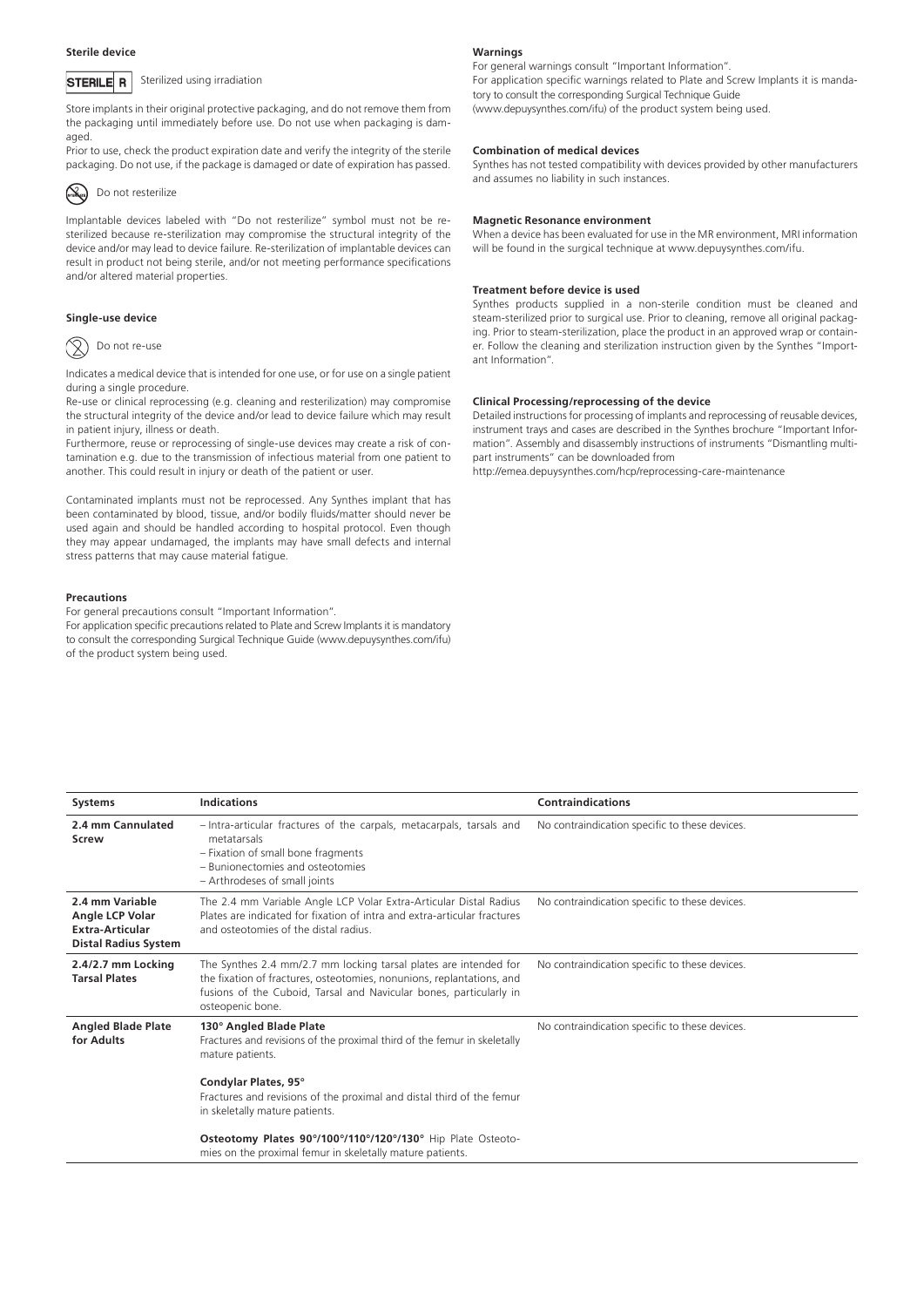| Systems                                                           | <b>Indications</b>                                                                                                                                                                                                                                                                                                                                                                                                      | <b>Contraindications</b>                       |
|-------------------------------------------------------------------|-------------------------------------------------------------------------------------------------------------------------------------------------------------------------------------------------------------------------------------------------------------------------------------------------------------------------------------------------------------------------------------------------------------------------|------------------------------------------------|
| Angular Stable X-Plate X-plate<br>and 2-Hole Plate                | <b>Arthrodesis</b><br>$-MTP$<br>– MTC<br>- Talonavicular<br>- Calcaneo-Cuboid<br><b>Proximal osteotomies</b>                                                                                                                                                                                                                                                                                                            | No contraindication specific to these devices. |
|                                                                   | – Crescentic<br>– Ludloff<br>– Mau<br>- Open wedge<br>- Closing wedge                                                                                                                                                                                                                                                                                                                                                   |                                                |
|                                                                   | <b>Calcaneal osteotomiesFractures</b><br>– Single<br>- Multifragmental                                                                                                                                                                                                                                                                                                                                                  |                                                |
|                                                                   | 2-hole plate<br>- Akin osteotomy                                                                                                                                                                                                                                                                                                                                                                                        |                                                |
| <b>Cannulated Pediatric</b><br><b>Osteotomy System</b><br>(CAPOS) | The CAPOS System is indicated for use in infants, toddlers, children,<br>adolescents, and small-stature adult patients.                                                                                                                                                                                                                                                                                                 | No contraindication specific to these devices. |
|                                                                   | <b>Specific indications include:</b><br>- Intertrochanteric derotation and varus osteotomies                                                                                                                                                                                                                                                                                                                            |                                                |
|                                                                   | <b>Osteotomy Plates</b><br>- Mini Infant Hip Plate, Infant Hip Plate 3.5, 90°, Child Hip Plate 3.5,<br>90°, Child Hip Plate 4.5, Hip Plate 80°, 90° and 100° (Adolescent)<br>- Intertrochanteric valgus osteotomies Plates<br>- 95° Condylar Plates (Adolescent and Small Stature Adult)<br>- Femoral neck and pertrochanteric fractures<br>- Plates - 130° Angled Blade Plates (Adolescent and Small Stature<br>Adult) |                                                |
| <b>Cannulated Screws</b><br>3.0/3.5/4.0/4.5/6.5/<br>7.0/7.3       | <b>CSS 3.0</b><br>Fixation of fractures of the forearm, hand and foot, e.g.:<br>- fractures and arthrodeses of the carpals and metacarpals<br>- fractures of the distal radius and radial head<br>- metatarsal fractures                                                                                                                                                                                                | No contraindication specific to these devices. |
|                                                                   | CSS 3.5<br>Fixation of fractures with small fragments, e.g.:<br>- wrist fractures<br>- metacarpal and metatarsal fractures and fixation inmetacarpal<br>and metatarsal osteotomies<br>- tarsal fractures<br>- transcondylar humeral fractures in children                                                                                                                                                               |                                                |
|                                                                   | <b>CSS 4.0</b><br>Fixation of fractures with medium fragments, e.g.:<br>- tarsal and metatarsal fractures and fixation in metatarsal and<br>phalangeal osteotomies<br>- tarsometatarsal and metatarsophalangeal arthrodesis<br>- ligament fixations<br>- hallux valgus corrections                                                                                                                                      |                                                |
|                                                                   | <b>CSS 4.5</b><br>Fixation of fractures with medium fragments, e.g.:<br>- malleolar fractures<br>- pilon tibial fractures<br>- fractures of the calcaneus and talus<br>- tibial plateau fractures<br>- carpal and tarsal arthrodesis                                                                                                                                                                                    |                                                |
|                                                                   | CSS 6.5, 7.0 and 7.3<br>Fixation of fractures with large fragments, e.g.:<br>- femoral neck fractures<br>- intercondylar femoral fractures<br>- epiphyseolysis of the femoral head<br>- ankle arthrodeses<br>- iliosacral dislocations                                                                                                                                                                                  |                                                |
|                                                                   |                                                                                                                                                                                                                                                                                                                                                                                                                         |                                                |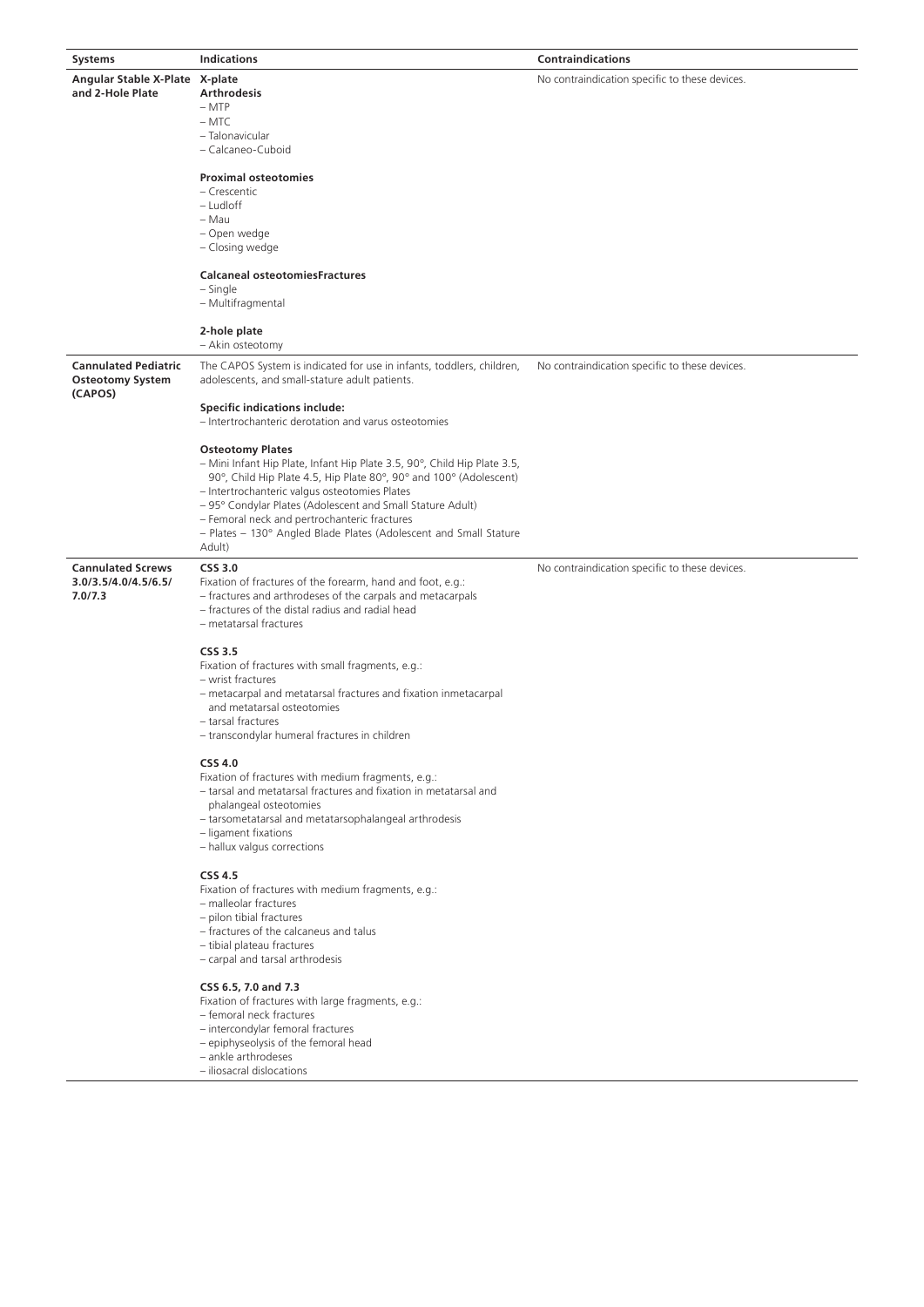| <b>Systems</b>                          | <b>Indications</b>                                                                              | <b>Contraindications</b>                       |
|-----------------------------------------|-------------------------------------------------------------------------------------------------|------------------------------------------------|
| <b>DCP</b> and<br><b>LC-DCP Systems</b> | This surgical technique applies to the below Synthes DCP and LC-DCP<br>systems and plate lines: | No contraindication specific to these devices. |
|                                         | Mini Fragment System 1.5, 2.0, 2.7                                                              |                                                |

- Fractures of the middle and distal phalanges and tarsals
- Fractures of the metacarpals and metatarsals
- Osteotomies and arthrodeses on the hand and foot
- Fractures of the distal radius (double-plate technique)

# **Compact Hand 1.0, 1.3, 1.5, 2.0, 2.4**

Implant sizes 1.0/1.3:

- Fixation of small fragments
- Fractures of the distal and intermediate phalanges
- Avulsion fractures
- Implant sizes 1.5:
- Fractures of the phalanges and metacarpals
- Capturing of fragments with lag screw technique
- Implant sizes 2.0/2.4:
- Fractures of the phalanges and metacarpals
- Capturing of fragments with lag screw technique

# **Cloverleaf Plates 3.5**

- Distal tibia for comminuted fractures to buttress its medial side
- Proximal humerus for comminuted fractures of the humeral head

# **One-third tubular plate 3.5**

– Fractures of smaller sized bones such as fibula, humerus and ulna.

# **LC-DCP Plate 3.5, DCP Plate 3.5, T-Plate 3.5**

– Fracture fixation and fixation after for example osteotomies,malunions, nonunions including but not limited todistal radius, proximal and disital tibia, proximal humerus, and clavicle.

#### **LC-DCP Plate 4.5, DCP Plate 4.5, T-Plate 4.5,T-Buttress Plate 4.5, L-Buttress Plate 4.5**

– Fractures and osteotomies of large bones such as femur, tibia and humerus

# **Semi-Tubular Plate 4.5**

– Fractures and osteotomies of smaller sized bones such as humerus, radius, ulna, clavicle, fibula, tibia and pelvis

# **Condylar Buttress Plate 4.5**

- Buttressing of multifragmentary distal femur fractures
- Supracondylar fractures
- Intra-articular and extra-articular condylar fractures
- Malunions and nonunions of the distal femur
- Periprosthetic fractures

# **Lateral Tibial Head Buttress Plate 4.5**

– Indicated for the stabilization of fractures of the proximal tibia. These include proximal shaft fractures, metaphyseal fractures, intraarticular fractures, periprosthetic fractures.

#### **Proximal Tibial Plate 4.5**

Indicated for nonunions, malunions and fractures of the proximal tibia including simple, comminuted, lateral wedge, depression, medial wedge, bicondylar and combinations of lateral wedge and depression fractures.

**DHS/DCS System** The DHS system including all combinations of DHS Screw, DHS Blade,

DHS plate with DCP holes, LCP DHS plate and LCP DHS with collar.

- **Indications DHS**
- Pertrochanteric fractures of type 31-A1 and 31-A2
- Intertrochanteric fractures of type 31-A3
- Femoral neck fractures 31-B (DHS Screw in conjunction with an antirotation screw)
- Subtrochanteric fractures

# **Trochanter Stabilizing PlateIndications LTSP/ULTSP/TSP**

– Unstable pertrochanteric fractures of type 31-A2 and 31-A3, especially multifragmentary fractures witha separated or longitudinally split greater trochanter

# **Indications DCS**

- Proximal femur: Very proximally located, purely subtrochantericfractures of types 32-A and 32-B
- Distal femur: Fractures of type 33-A (extra-articular, supracondylar) and fractures of type 33-C (fully articular fractures)

# **Contraindications DHS**

- The DHS is not to be used in cases where there is a high incidence of: – Sepsis
- Malignant primary or metastatic tumors
- Material sensitivity
- Compromised vascularity

## **Contraindications DCS**

– Pertrochanteric fractures or trochanteric fractures with subtrochanteric expansion (31-A3)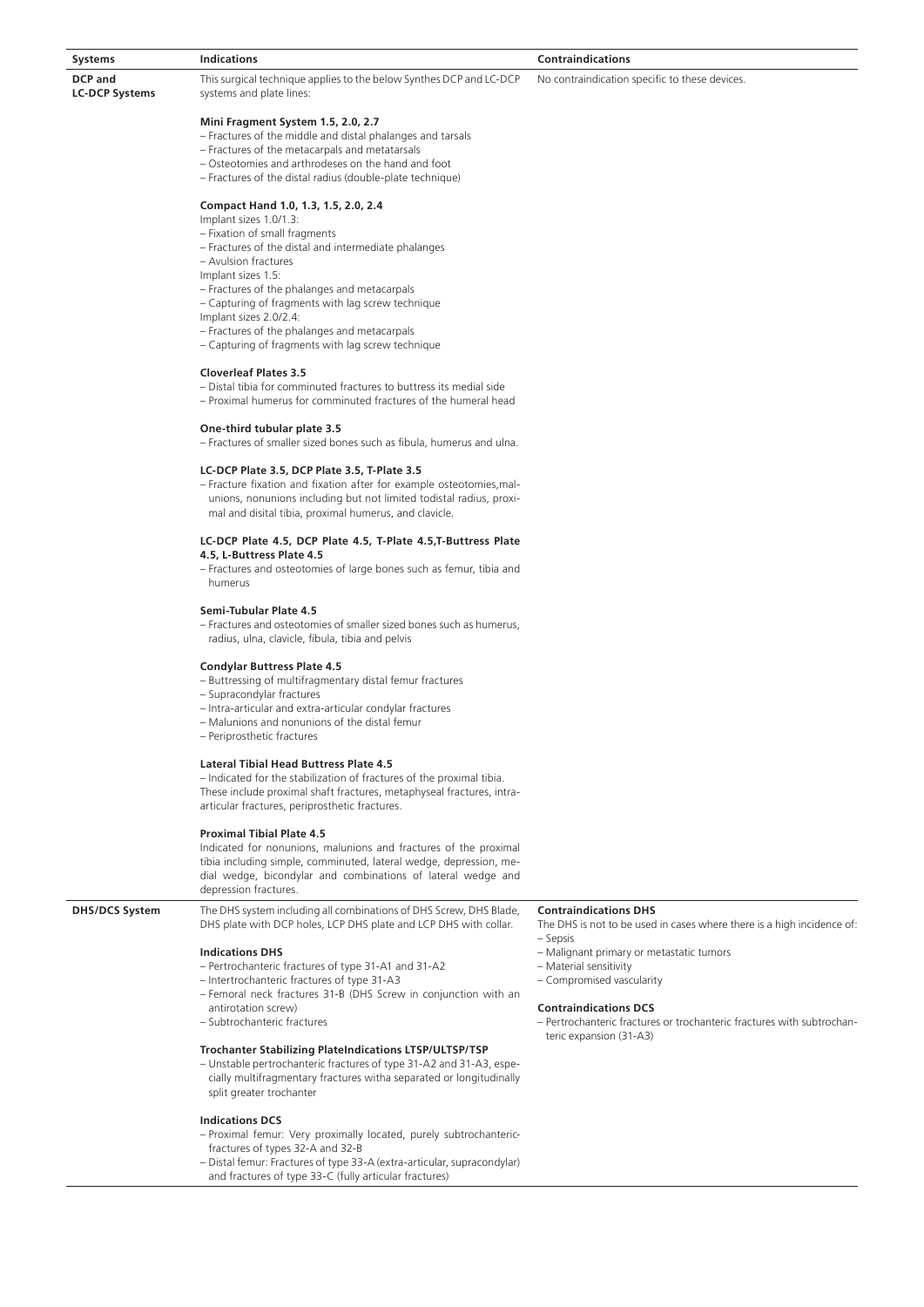| Systems                                                   | <b>Indications</b>                                                                                                                                                                                                                                                                                                                                                                         | <b>Contraindications</b>                                                                                                                                                                                     |
|-----------------------------------------------------------|--------------------------------------------------------------------------------------------------------------------------------------------------------------------------------------------------------------------------------------------------------------------------------------------------------------------------------------------------------------------------------------------|--------------------------------------------------------------------------------------------------------------------------------------------------------------------------------------------------------------|
| <b>Femoral Neck System</b><br>(FNS)                       | Femoral neck fractures (AO type 31-B)                                                                                                                                                                                                                                                                                                                                                      | - Pertrochanteric fractures (AO type 31-A1 and 31-A2)<br>- Intertrochanteric fractures (AO type 31-A3)<br>– Subtrochanteric fractures                                                                        |
|                                                           |                                                                                                                                                                                                                                                                                                                                                                                            | Additionally, this system should not be used for cases where there is a<br>high incidence of:<br>– Sepsis<br>- Malignant primary or metastatic tumors<br>- Material sensitivity<br>- Compromised vascularity |
| <b>HCS 1.5</b>                                            | - Fixation of intra- and extra-articular fractures and non-unions of<br>small bones and small bone fragments<br>- Arthrodesis of small joints<br>- Osteochondral fractures<br>- Osteotomies<br>- Avulsion fractures                                                                                                                                                                        | No contraindication specific to these devices.                                                                                                                                                               |
| HCS 2.4/3.0                                               | - Fixation of intra-articular and extra-articular fractures and non-<br>unions of small bones and small bone fragments<br>- Arthrodeses of small joints<br>- Bunionectomies and osteotomies<br>Examples include, but are not limited to scaphoid and other carpal<br>bones, metacarpals, tarsals, metatarsals, patella, ulnar styloid, capi-<br>tellum, radial head and radial styloid.    | No contraindication specific to these devices.                                                                                                                                                               |
| HCS 4.5/6.5                                               | <b>HCS 4.5</b><br>Fracture, osteoarthritis, or deformity of small to large bones.<br>Examples:<br>- Calcaneus<br>- Talus<br>- Metatarsus<br>- Distal and proximal tibia<br>- Distal femur<br>- Proximal humerus<br><b>HCS 6.5</b><br>Fracture, osteoarthritis, or deformity of small to large bones.<br>Examples:                                                                          | No contraindication specific to these devices.                                                                                                                                                               |
|                                                           | - Calcaneus<br>- Talus<br>- Distal and proximal tibia<br>- Distal femur                                                                                                                                                                                                                                                                                                                    |                                                                                                                                                                                                              |
| <b>LCP Anterolateral</b><br><b>Distal Tibia Plate 3.5</b> | The LCP Anterolateral Distal Tibia Plate 3.5 is indicated for:<br>- Extra-articular and simple intra-articular distal tibia fractures<br>- Distal tibia fracture, percutaneous or reducible by limited arthro-<br>tomy<br>- Distal tibia fracture extending into the diaphyseal area                                                                                                       | No contraindication specific to these devices.                                                                                                                                                               |
|                                                           | <b>LCP Clavicle Hook Plate</b> - Lateral clavicle fractures: Neer type II or Jäger and Breitner type II<br>- Acromioclavicular joint dislocation Type: Tossy III or Rockwood III to V                                                                                                                                                                                                      | – Stable lateral clavicle fractures<br>- Tossy Type I and II<br>- Rockwood Type I and II<br>- Acute infection                                                                                                |
| <b>LCP Compact Foot/</b><br><b>Compact Hand</b>           | Indications for implants of size 2.0 and 2.4 include:<br>- Fractures of the phalanges<br>$-$ Fractures of the metacarpals and metatarsals (II-V)<br>- Fractures of the distal radius (double-plate technique)<br>$-$ Osteotomies and arthrodeses on the hand and foot (e.g. TMT [II-V]<br>fusions)<br>- Subcapital radial head fracture<br>- As an additional implant with small fragments | No contraindication specific to these devices.                                                                                                                                                               |
|                                                           | Indications for implants of size 2.7 include:<br>- Fractures of metatarsal I<br>- Fractures of the tarsals<br>- MTP 1 fusions<br>- Osteotomies and arthrodeses of the tarsals (e.g. calcaneo-cuboidal<br>fusion)                                                                                                                                                                           |                                                                                                                                                                                                              |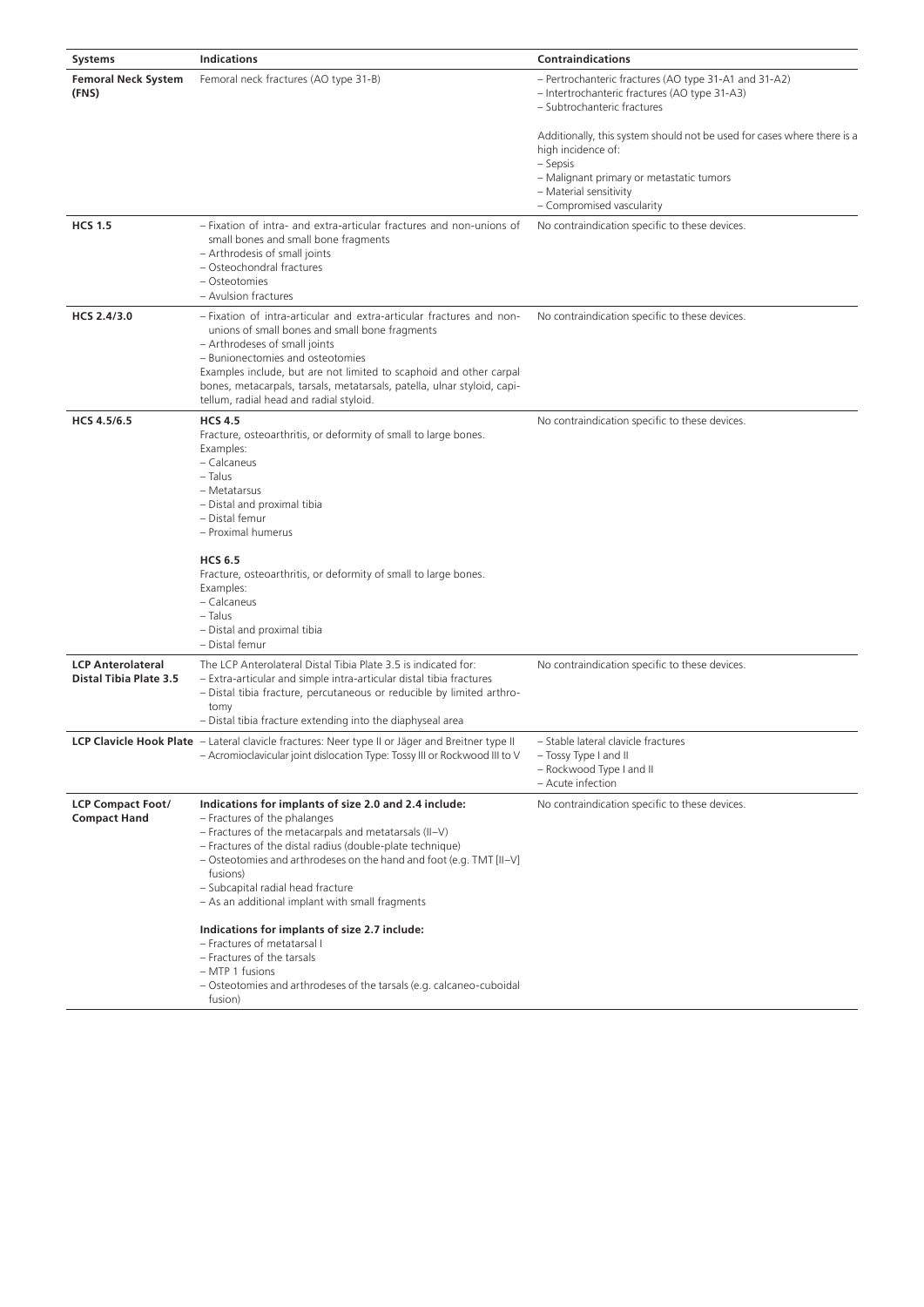| <b>Systems</b>                             | <b>Indications</b>                                                                                                                                                                                                                                                                                                                                                                                                                                                                                                                                                           | <b>Contraindications</b>                                                                    |
|--------------------------------------------|------------------------------------------------------------------------------------------------------------------------------------------------------------------------------------------------------------------------------------------------------------------------------------------------------------------------------------------------------------------------------------------------------------------------------------------------------------------------------------------------------------------------------------------------------------------------------|---------------------------------------------------------------------------------------------|
| <b>LCP Compact Hand</b>                    | Compact Hand 1.0/1.3<br>General:<br>- Fixation of small fragments                                                                                                                                                                                                                                                                                                                                                                                                                                                                                                            | No contraindication specific to these devices.                                              |
|                                            | - Avulsion fractures and fractures of the distal and middle phalanges<br><b>Straight plate:</b>                                                                                                                                                                                                                                                                                                                                                                                                                                                                              |                                                                                             |
|                                            | - Shaft fractures of phalanges                                                                                                                                                                                                                                                                                                                                                                                                                                                                                                                                               |                                                                                             |
|                                            | Strut plate:<br>- Comminuted fractures and replantations of middle or proximal<br>phalanges T-plate and                                                                                                                                                                                                                                                                                                                                                                                                                                                                      |                                                                                             |
|                                            | Y-plate:<br>- Condylar fractures of phalanges                                                                                                                                                                                                                                                                                                                                                                                                                                                                                                                                |                                                                                             |
|                                            | Single cortex screws:<br>– Capturing of fragments with lag screw technique                                                                                                                                                                                                                                                                                                                                                                                                                                                                                                   |                                                                                             |
|                                            | <b>LCP Compact Hand 1.5</b><br>- Fracture fixation of the phalanges and metacarpals<br>- Osteotomies<br>- Arthrodeses<br>- Replantations and reconstructions of phalanges and metacarpals,                                                                                                                                                                                                                                                                                                                                                                                   |                                                                                             |
|                                            | particularly in osteopenic bone                                                                                                                                                                                                                                                                                                                                                                                                                                                                                                                                              |                                                                                             |
|                                            | <b>LCP Compact Hand 2.0</b><br>- Fractures of the phalanges, metacarpals and wrist bones<br>- Osteotomies and arthrodeses of the interphalangeal joints<br>- Fractures of distal radius (double-plate technique)<br>- Subcapital radial head fractures                                                                                                                                                                                                                                                                                                                       |                                                                                             |
|                                            | <b>LCP Compact Hand 2.4</b><br>- Fractures of the metacarpal and wrist bones<br>- Fractures of distal radius (double-plate technique)<br>- Osteotomies and arthrodeses on the hand<br>- Subcapital radial head fractures                                                                                                                                                                                                                                                                                                                                                     |                                                                                             |
|                                            | <b>LCP Compact Hand 1.5</b> $-$ Fracture fixation of the phalanges and metacarpals<br>- Osteotomies<br>- Arthrodeses<br>- Replantations and reconstructions of phalanges and metacarpals,<br>particularly in osteopenic bone                                                                                                                                                                                                                                                                                                                                                 | No contraindication specific to these devices.                                              |
| <b>LCP Condylar Plate</b><br>4.5/5.0       | - Buttressing of multifragmentary distal femur fractures<br>- Supracondylar fractures<br>- Intra-articular and extra-articular condylar fractures<br>- Malunions and nonunions of the distal femur<br>- Periprosthetic fractures<br>– Fractures in normal or osteopenic bone                                                                                                                                                                                                                                                                                                 | No contraindication specific to these devices.                                              |
| <b>LCP DHHS</b>                            | The LCP DHHS is indicated for the following fractures of the proximal<br>femur:<br>- Intertrochanteric fractures<br>- Femoral neck fractures<br>- Pertrochanteric fractures<br>LCP DHHS is indicated for stable and unstable fractures in which a                                                                                                                                                                                                                                                                                                                            | No contraindication specific to these devices.                                              |
| <b>LCP Dia-Meta Volar</b>                  | stable medial buttress can be reconstructed.<br>LCP Dia-Meta Volar Distal Radius Plates are indicated for fractures,                                                                                                                                                                                                                                                                                                                                                                                                                                                         | No contraindication specific to these devices.                                              |
| <b>Distal Radius Plates</b>                | osteotomies, and nonunions of the radius.<br><b>LCP Distal Fibula Plates</b> The LCP Distal Fibula Plates are intended for fixation of fractures,                                                                                                                                                                                                                                                                                                                                                                                                                            | No contraindication specific to these devices.                                              |
|                                            | osteotomies and non-unions of the metaphyseal and diaphyseal<br>region of the distal fibula, especially in osteopenic bone.                                                                                                                                                                                                                                                                                                                                                                                                                                                  |                                                                                             |
| <b>LCP Distal Humerus</b><br><b>Plates</b> | Indications for Distal Humerus Plate<br>- Intraarticular fractures of the distal humerus<br>- Supracondylar fractures of the distal humerus<br>- Non-unions of the distal humerus                                                                                                                                                                                                                                                                                                                                                                                            | (for DHP and for Metaphyseal plate)<br>- Acute infections<br>- Children in the growth phase |
| <b>LCP Distal Radius</b><br>System 2.4     | Displaced extra-articular and intra-articular distal radius fractures<br>and corrective osteotomies of the distal radius.                                                                                                                                                                                                                                                                                                                                                                                                                                                    | No contraindication specific to these devices.                                              |
|                                            | Dorsal approach<br>- Dorsally displaced fractures<br>- Extra-articular fractures with metaphyseal defect (AO classification<br>$23 - A3$<br>- Open joint reconstruction (AO classification 23-C1, C2, C3)<br>- Combination of distal radius with carpal and metacarpal fractures<br>- Corrective osteotomies Palmar approach-Reversed Barton<br>- Palmarly displaced extra-articular fractures (Goyrand- Smith)<br>- Dorsally displaced extra-articular (Colles) and articular fractures<br>- Extra-articular fractures with extension into the shaft (extra-long<br>plates) |                                                                                             |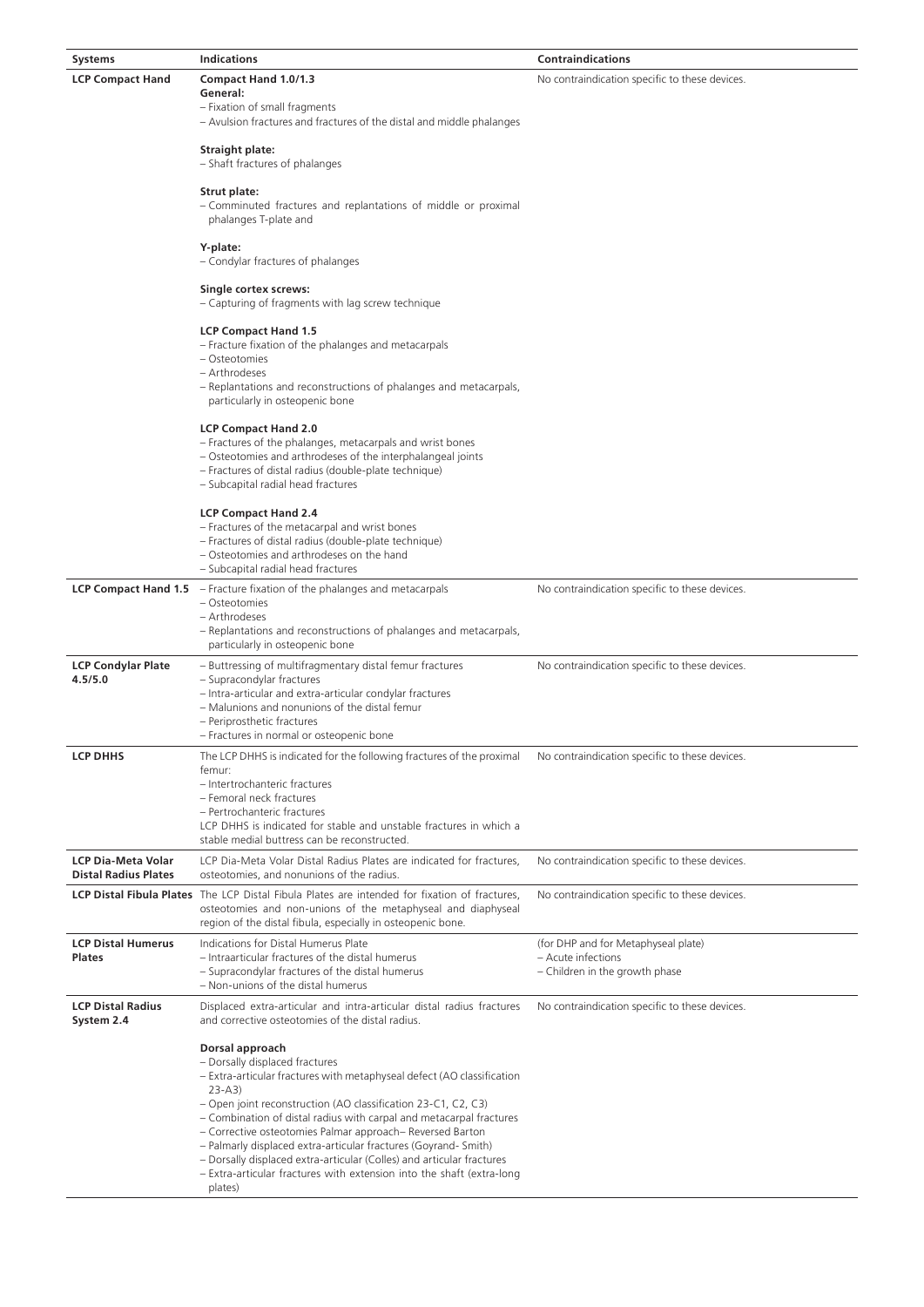| <b>Systems</b>                                            | <b>Indications</b>                                                                                                                                                                                                                                                                                                                                                                                                                                                                                                                                                                                                                                                                                                                                                                                                                                                                                                                                                                                                                                                                                                                                                                                                                                                                                                                                                                                                                                                                                                                                                                                                                                                                                                                                                                                                                                                                                                                                                                                 | <b>Contraindications</b>                       |
|-----------------------------------------------------------|----------------------------------------------------------------------------------------------------------------------------------------------------------------------------------------------------------------------------------------------------------------------------------------------------------------------------------------------------------------------------------------------------------------------------------------------------------------------------------------------------------------------------------------------------------------------------------------------------------------------------------------------------------------------------------------------------------------------------------------------------------------------------------------------------------------------------------------------------------------------------------------------------------------------------------------------------------------------------------------------------------------------------------------------------------------------------------------------------------------------------------------------------------------------------------------------------------------------------------------------------------------------------------------------------------------------------------------------------------------------------------------------------------------------------------------------------------------------------------------------------------------------------------------------------------------------------------------------------------------------------------------------------------------------------------------------------------------------------------------------------------------------------------------------------------------------------------------------------------------------------------------------------------------------------------------------------------------------------------------------------|------------------------------------------------|
| <b>LCP Distal Tibia Plate</b>                             | - Extra-articular and simple intra-articular distal tibial fractures<br>- Distal tibial fractures, percutaneous or reducible by limited arthro-<br>tomy<br>- Distal tibial fracture extending into the diaphyseal area                                                                                                                                                                                                                                                                                                                                                                                                                                                                                                                                                                                                                                                                                                                                                                                                                                                                                                                                                                                                                                                                                                                                                                                                                                                                                                                                                                                                                                                                                                                                                                                                                                                                                                                                                                             | No contraindication specific to these devices. |
| <b>LCP Distal Ulna Plate</b>                              | Fractures of the distal ulna which result in instability of the distal<br>radioulnar joint.<br>Fractures of the ulna head where the articular surface is either dis-<br>placed, rotated or tilted.<br>Comminuted extra-articular fractures of the ulnar neck threatening<br>stable congruency of the distal radioulnar joint.                                                                                                                                                                                                                                                                                                                                                                                                                                                                                                                                                                                                                                                                                                                                                                                                                                                                                                                                                                                                                                                                                                                                                                                                                                                                                                                                                                                                                                                                                                                                                                                                                                                                      | No contraindication specific to these devices. |
| <b>LCP Extra-articular</b><br><b>Distal Humerus Plate</b> | - Extra-articular fractures of the distal humerus<br>- Malunions of the distal humerus<br>- Non-unions of the distal humerus                                                                                                                                                                                                                                                                                                                                                                                                                                                                                                                                                                                                                                                                                                                                                                                                                                                                                                                                                                                                                                                                                                                                                                                                                                                                                                                                                                                                                                                                                                                                                                                                                                                                                                                                                                                                                                                                       | No contraindication specific to these devices. |
| <b>LCP Hook Plate 3.5</b>                                 | - Simple fractures of the olecranon (AO Types 21–B1, 21–B3, 21–C1)<br>- Osteotomies of the olecranon for distal humerus fracture treat-<br>ment                                                                                                                                                                                                                                                                                                                                                                                                                                                                                                                                                                                                                                                                                                                                                                                                                                                                                                                                                                                                                                                                                                                                                                                                                                                                                                                                                                                                                                                                                                                                                                                                                                                                                                                                                                                                                                                    | No contraindication specific to these devices. |
| <b>LCP Locking</b><br><b>Compression Plate</b>            | - Avulsion fractures of the distal tibia and fibula<br><b>Small Fragment plates (3.5)</b><br><b>LCP Plates 3.5</b><br>Fixation of small bone fragments using the five standard AO plating<br>principles (buttress plate, neutralization plate, tension band plate,<br>bridge plate, compression plate).<br><b>LCP Reconstruction Plates 3.5</b><br>Fixation of small bone fragments using the five standard AO plating<br>principles (buttress plate, neutralization plate, tension band plate,<br>bridge plate, compression plate).<br>LCP T-Plates 3.5<br>Fixation of small bone fragments using the five standard AO plating<br>principles (buttress plate, neutralization plate, tension band plate,<br>bridge plate, compression plate). Fracture fixation and fixation after<br>osteotomies, malunions, non-unions; e.g. including but not limited to<br>distal radius, proximal and distal tibia, proximal humerus, clavicular.<br><b>LCP One-third Tubular Plates 3.5</b><br>The LCP One-third Tubular Plates 3.5 are indicated for plating of frac-<br>tures of long and small bones. The plate should only be used for<br>load-sharing purposes, e.g. buttressing, tension banding, neutraliza-<br>tion or compression.<br><b>LCP Methaphyseal 3.5</b><br>The LCP Metaphyseal Plates are indicated to fix extra-articular frac-<br>tures in the metaphyseal area that can extend into the shaft area. The<br>3.5 mm plates are indicated to fix fractures of the distal humerus and<br>distal fibula.<br>Large Fragment plates (4.5/5.0)<br>LCP Methaphyseal 3.5/4.5/5.0<br>The LCP Metaphyseal Plates are indicated for extra-articular fractures<br>of the metaphyseal area that extend into the shaft area.<br>The 4.5/5.0 plates are indicated to fix fractures of the proximal<br>humerus and distal tibial.<br>LCP 4.5/5.0 Narrow Plates<br><b>LCP T-Plates 4.5/5.0</b><br>LCP 4.5/5.0 Broad Plates<br>LCP 4.5/5.0 Broad Curved Plates<br><b>LCP Reconstruction Plates 4.5/5.0</b> | No contraindication specific to these devices. |
| <b>LCP Low Bend Medial</b>                                | In general the LCP Generic Plates & Instruments (Large Fragment) are<br>indicated for the osteosynthesis of fractures at the Femur, Tibia,<br>Humerus and Pelvic at proximal, distal and shaft areas.                                                                                                                                                                                                                                                                                                                                                                                                                                                                                                                                                                                                                                                                                                                                                                                                                                                                                                                                                                                                                                                                                                                                                                                                                                                                                                                                                                                                                                                                                                                                                                                                                                                                                                                                                                                              |                                                |
| <b>Distal Tibia Plates</b><br>$3.5 \text{ mm}$            | The Synthes LCP Low Bend Medial Distal Tibia Plates are intended<br>for fixation of complex intra- and extra-articular fractures and osteo-<br>tomies of the distal tibia, as a part of the Synthes Small Fragment<br>LCP System.                                                                                                                                                                                                                                                                                                                                                                                                                                                                                                                                                                                                                                                                                                                                                                                                                                                                                                                                                                                                                                                                                                                                                                                                                                                                                                                                                                                                                                                                                                                                                                                                                                                                                                                                                                  | No contraindication specific to these devices. |
| <b>LCP Medial Proximal</b><br><b>Tibial Plate 3.5</b>     | The LCP Medial Proximal Tibial Plates 3.5 are indicated to buttress<br>metaphyseal fractures of the medial tibial plateau, split-type frac-<br>tures of the medial tibial plateau, medial split fractures with associ-<br>ated depressions and split or depression fractures of the medial tibial<br>plateau.<br>The plates may also be used for fixation of the proximal quarter (lat-<br>eral and medial) of the tibia, as well as segmental fractures of the<br>proximal tibia.                                                                                                                                                                                                                                                                                                                                                                                                                                                                                                                                                                                                                                                                                                                                                                                                                                                                                                                                                                                                                                                                                                                                                                                                                                                                                                                                                                                                                                                                                                                 | No contraindication specific to these devices. |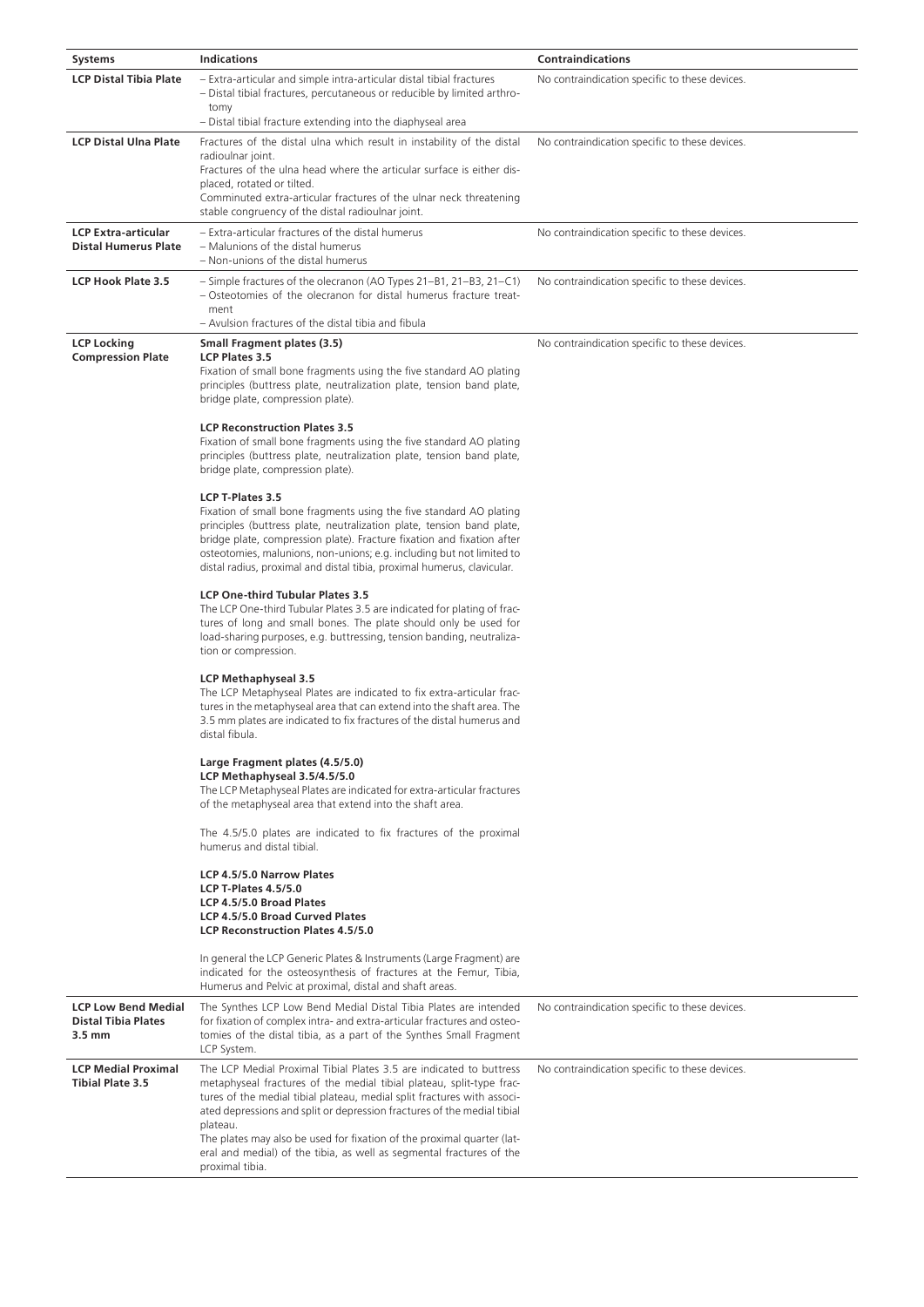| <b>Systems</b>                                                   | <b>Indications</b>                                                                                                                                                                                                                                                                                                                                                                                                                                                                                                                                                                                                                                                                                                                                                                                                                                                                                                                                                                                                                                                                                                                                                                                                                                                                                                                                                                                                                                                                                                                                                                                                                                                                                                                                                                                                                                                                                                                                                                                 | <b>Contraindications</b>                         |
|------------------------------------------------------------------|----------------------------------------------------------------------------------------------------------------------------------------------------------------------------------------------------------------------------------------------------------------------------------------------------------------------------------------------------------------------------------------------------------------------------------------------------------------------------------------------------------------------------------------------------------------------------------------------------------------------------------------------------------------------------------------------------------------------------------------------------------------------------------------------------------------------------------------------------------------------------------------------------------------------------------------------------------------------------------------------------------------------------------------------------------------------------------------------------------------------------------------------------------------------------------------------------------------------------------------------------------------------------------------------------------------------------------------------------------------------------------------------------------------------------------------------------------------------------------------------------------------------------------------------------------------------------------------------------------------------------------------------------------------------------------------------------------------------------------------------------------------------------------------------------------------------------------------------------------------------------------------------------------------------------------------------------------------------------------------------------|--------------------------------------------------|
| <b>LCP Medial Proximal</b><br>Tibial Plate 4.5/5.0               | The LCP Medial Proximal Tibial Plates 4.5/5.0 are indicated to but-<br>tress metaphyseal fractures of the medial tibial plateau, split-type<br>fractures of the medial tibial plateau, medial split fractures with as-<br>sociated depressions and split or depression fractures of the medial<br>tibial plateau. The plates may also be used for fixation of the proximal<br>quarter (lateral and medial) of the tibia, as well as segmental frac-<br>tures of the proximal tibia.<br>The LCP Medial Proximal Tibial Plates 4.5/5.0 may also be used for<br>fixation of nonunions and malunions of the medial proximal tibia and<br>tibia shaft, as well as opening and closing wedge tibial osteotomies.                                                                                                                                                                                                                                                                                                                                                                                                                                                                                                                                                                                                                                                                                                                                                                                                                                                                                                                                                                                                                                                                                                                                                                                                                                                                                         | No contraindication specific to these devices.   |
| <b>LCP Metaphyseal Plate</b><br>for distal medial tibia          | The LCP Metaphyseal Plate for distal medial tibia is a preshaped plate<br>that allows optimal treatment of juxta-articular fractures of the distal<br>tibia extending into the shaft area. This plate takes the following<br>characteristics of the distal tibia into account:<br>- Thin, soft tissue coverage<br>- Complex anatomic shape of the bone                                                                                                                                                                                                                                                                                                                                                                                                                                                                                                                                                                                                                                                                                                                                                                                                                                                                                                                                                                                                                                                                                                                                                                                                                                                                                                                                                                                                                                                                                                                                                                                                                                             | No contraindication specific to these devices.   |
| <b>LCP Metaphyseal</b><br><b>Plates</b>                          | The LCP Metaphyseal Plates are indicated to fix extra-articular frac-<br>tures in the metaphyseal area that can extend into the shaft area.<br>The 3.5 mm plates are indicated to fix fractures of the distal humerus<br>and distal fibula. The 4.5/5.0 plates are indicated to fix fractures of<br>the proximal humerus and distal tibial.                                                                                                                                                                                                                                                                                                                                                                                                                                                                                                                                                                                                                                                                                                                                                                                                                                                                                                                                                                                                                                                                                                                                                                                                                                                                                                                                                                                                                                                                                                                                                                                                                                                        | No contraindication specific to these devices.   |
| <b>LCP Olecranon Plate</b>                                       | - Complex extra- and intra-articular olecranon fractures<br>- Pseudoarthroses of the proximal ulna<br>- Osteotomies<br>- Simple olecranon fractures                                                                                                                                                                                                                                                                                                                                                                                                                                                                                                                                                                                                                                                                                                                                                                                                                                                                                                                                                                                                                                                                                                                                                                                                                                                                                                                                                                                                                                                                                                                                                                                                                                                                                                                                                                                                                                                | - Acute infections<br>- Children in growth phase |
| <b>LCP Pediatric Plate</b><br>System                             | The LCP Pediatric Plate System consists of different plates for differ-<br>ent indications.<br>The LCP Pediatric Hip Plate 2.7 is intended for use in infants up to<br>three years, depending on body weight and bone quality.<br>- Neglected dislocation of the hip in combination with open reduc-<br>tion<br>- Developmental coxa valga<br>- Severe hip dysplasia<br>The LCP Pediatric Hip Plate for varus osteotomies is intended for<br>use in pediatric patients up to adolescence and for small stature adult<br>patients.<br>Specific indications include:<br>- Idiopathic valgus hip<br>- Idiopathic and acquired subluxation of the femoral head<br>- Femoral head subluxation in neuromuscular diseases/problems<br>- High retroversion and anteversion in combination with a high<br>CCD-angle<br>The LCP Pediatric Hip Plate for valgus osteotomies is intended<br>for use in pediatric patients up to adolescence and for small stature<br>adult patients.<br>Specific indications include:<br>- High riding of greater trochanter and low shortening of the leg<br>- Perthes' disease<br>- Congenital pseudarthrosis of the femoral neck<br>- Deformity of SCFE (Slipped Capital Femoral Epiphysis)<br>- PFFD (Proximal Femoral Focal Deficiency)<br>- Idiopathic coxa vara<br>- Posttraumatic pseudarthrosis of the femoral neck<br>LCP Pediatric Hip Plate (3.5 & 5.0) 120° & 130° for fracture treat-<br>ment and rotation correction is indicated for trans-trochanteric frac-<br>tures with sufficient medial support, and femoral neck fractures Type<br>I to III (see AO fracture classification).<br>The LCP Pediatric Condylar Plate is intended for use in pediatric<br>patients up to adolescence and for small stature adult patients.<br>Specific indications include:<br>- Fixed flexion contracture of knee in neurological conditions<br>- Deformity correction in the distal femur<br>- Rotational malalignment of the femur (if distal correction pre-<br>ferred) | No contraindication specific to these devices.   |
| <b>LCP Periarticular</b><br><b>Proximal Humerus</b><br>Plate 3.5 | - Supracondylar fractures of the femur<br>The LCP Periarticular Proximal Humerus Plate 3.5 addresses complex<br>fractures of the proximal humerus.<br>The 3.5 mm LCP Periarticular Proximal Humerus Plate is indicated for                                                                                                                                                                                                                                                                                                                                                                                                                                                                                                                                                                                                                                                                                                                                                                                                                                                                                                                                                                                                                                                                                                                                                                                                                                                                                                                                                                                                                                                                                                                                                                                                                                                                                                                                                                         | No contraindication specific to these devices.   |
|                                                                  | fractures and fracture dislocations (Neer type 2, 3, and 4-part frac-<br>tures), osteotomies, and nonunions of the proximal humerus, partic-<br>ularly for patients suffering from osteoporosis.                                                                                                                                                                                                                                                                                                                                                                                                                                                                                                                                                                                                                                                                                                                                                                                                                                                                                                                                                                                                                                                                                                                                                                                                                                                                                                                                                                                                                                                                                                                                                                                                                                                                                                                                                                                                   |                                                  |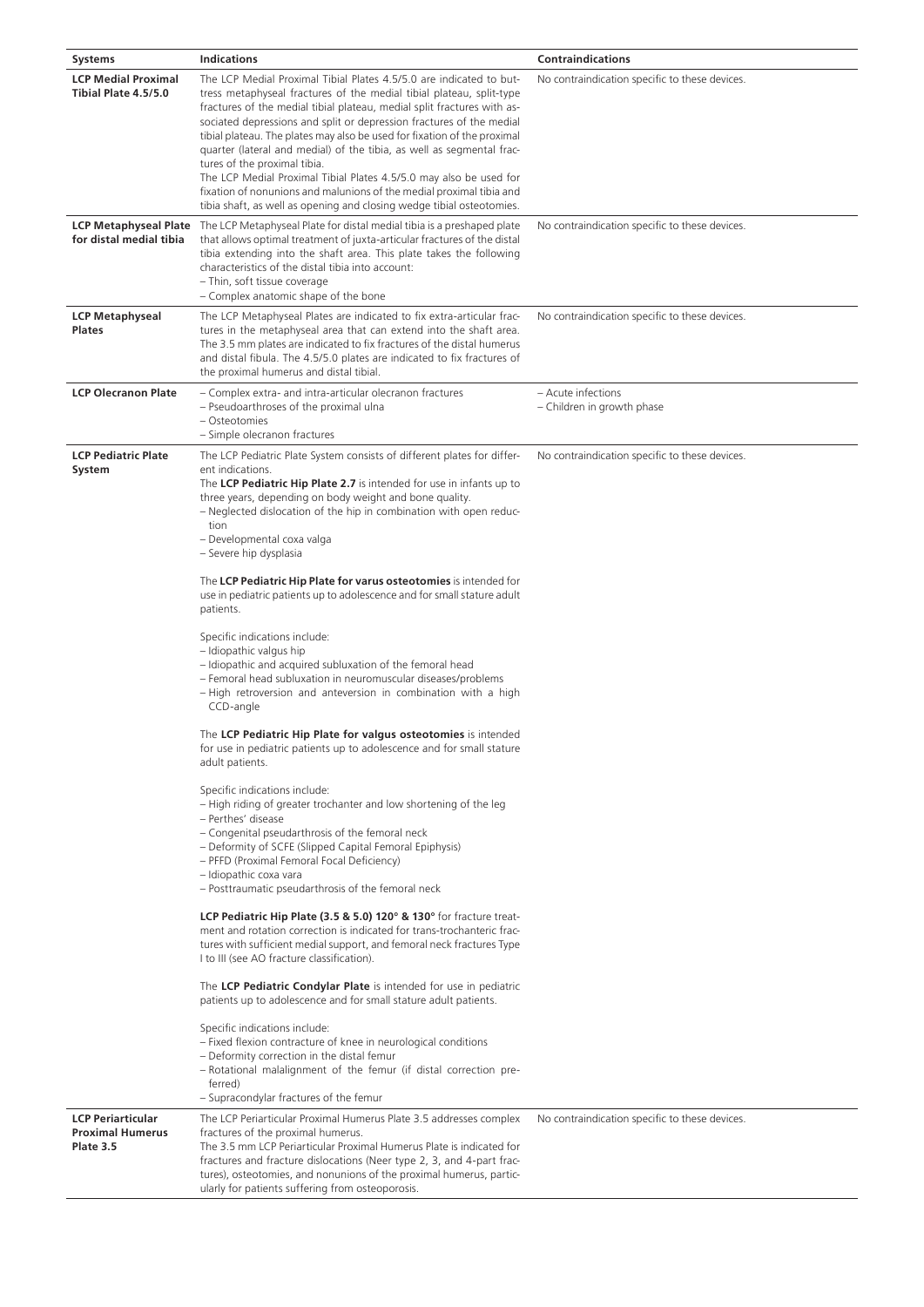| <b>Systems</b>                                                                                            | <b>Indications</b>                                                                                                                                                                                                                                                                                                                                                                                                                                                                                                                                                                                                                                                                                            | <b>Contraindications</b>                       |
|-----------------------------------------------------------------------------------------------------------|---------------------------------------------------------------------------------------------------------------------------------------------------------------------------------------------------------------------------------------------------------------------------------------------------------------------------------------------------------------------------------------------------------------------------------------------------------------------------------------------------------------------------------------------------------------------------------------------------------------------------------------------------------------------------------------------------------------|------------------------------------------------|
| <b>LCP Posterior</b><br><b>Medial Proximal</b><br><b>Tibial Plate 3.5</b>                                 | The Synthes LCP Posterior Medial Proximal Tibial Plate 3.5 is indicated<br>for internal fixation of posteromedial proximal tibia fractures includ-<br>ing buttressing of fractures of the proximal, distal and metaphyseal<br>areas of the tibia.                                                                                                                                                                                                                                                                                                                                                                                                                                                             | No contraindication specific to these devices. |
| <b>LCP Proximal Femoral</b><br><b>Hook Plate 4.5/5.0</b>                                                  | The LCP Proximal Femoral Hook Plate 4.5/5.0 is intended for frac-<br>tures of the femur including:<br>- Fractures of the trochanteric region, trochanteric simple, cervico-<br>trochanteric, trochanterodiaphyseal, multifragmentary pertro-<br>chanteric, intertrochanteric, reversed or transverse fractures of the<br>trochanteric region or with additional fracture of the medial cortex<br>- Fractures of the proximal end of the femur combined with ipsilat-<br>eral shaft fractures<br>- Metastatic fracture of the proximal femur<br>- Osteotomies of the proximal femur<br>- Also for use in fixation of osteopenic bone and fixation of non-<br>unions or malunions<br>- Periprosthetic Fractures | No contraindication specific to these devices. |
| <b>LCP Proximal</b><br>Femoral Plate 4.5/5.0                                                              | The LCP Proximal Femoral Plate 4.5/5.0 is intended for fractures of<br>the femur including:<br>- Fractures of the trochanteric region, trochanteric simple, cervi-<br>cotrochanteric, trochanterodiaphyseal, multifragmentary pertro-<br>chanteric, intertrochanteric, reversed or transverse fractures of the<br>trochanteric region or with additional fracture of the medial cortex<br>- Fractures of the proximal end of the femur combined with ipsilat-<br>eral shaft fractures<br>- Metastatic fracture of the proximal femur<br>- Osteotomies of the proximal femur<br>- Also for use in fixation of osteopenic bone and fixation of non-<br>unions or malunions<br>- Periprosthetic Fractures        | No contraindication specific to these devices. |
| <b>LCP Proximal</b><br><b>Radius Plates 2.4</b>                                                           | Extra-articular and intra-articular fractures of the proximal radius and<br>multifragmented radial neck fractures.                                                                                                                                                                                                                                                                                                                                                                                                                                                                                                                                                                                            | No contraindication specific to these devices. |
| <b>LCP Proximal</b><br><b>Tibial Plate 3.5</b>                                                            | - Split-type fractures of the lateral tibial plateau<br>- Lateral split fractures with associated depressions<br>- Pure central depression fractures<br>- Split or depression fractures of the medial plateau                                                                                                                                                                                                                                                                                                                                                                                                                                                                                                 | Isolated shaft fractures.                      |
| <b>LCP Proximal Tibial</b><br>Plate 4.5/5.0 with<br><b>Periarticular Aiming</b><br><b>Arm Instruments</b> | The Synthes LCP Proximal Tibial Plate 4.5/5.0 are indicated for treat-<br>ment of nonunions, malunions and fractures of the proximal tibia<br>including:<br>- Simple fractures<br>- Comminuted fractures<br>- Lateral wedge fractures<br>- Depression fractures<br>- Medial wedge fractures<br>- Bicondylar, combination of lateral wedge and depression fractures<br>- Fractures with associated shaft fractures                                                                                                                                                                                                                                                                                             | No contraindication specific to these devices. |
| <b>LCP Superior Anterior</b><br><b>Clavicle Plate</b>                                                     | - Fractures of the clavicle shaft<br>- Fractures of the lateral clavicle<br>- Malunions of the clavicle<br>- Non-unions of the clavicle                                                                                                                                                                                                                                                                                                                                                                                                                                                                                                                                                                       | No contraindication specific to these devices. |
| <b>LCP Superior</b><br><b>Clavicle Plate</b>                                                              | - Fractures of the clavicle shaft<br>- Fractures of the lateral clavicle<br>- Malunions of the clavicle<br>- Non-unions of the clavicle                                                                                                                                                                                                                                                                                                                                                                                                                                                                                                                                                                       | No contraindication specific to these devices. |
| <b>LCP Ulna Osteotomy</b><br>System 2.7                                                                   | Primary ulnar impaction syndrome<br>- Degenerative triangular fibrocartilage complex (TFCC) tears<br>- Lunotriquetral tears<br>Secondary ulnar impaction syndrome<br>- Incongruency (length discrepancy) of the distal radial-ulnar joint<br>following distal radius fracture<br>- Traumatic triangular fibrocartilage complex (TFCC) tears                                                                                                                                                                                                                                                                                                                                                                   | No contraindication specific to these devices. |
| <b>LCP Volar Column</b><br><b>Distal Radius</b><br>Plates 2.4 mm                                          | The LCP Volar Column Distal Radius Plate 2.4 mm is indicated for the<br>fixation of complex intra- and extra-articular fractures and osteo-<br>tomies of the distal radius.                                                                                                                                                                                                                                                                                                                                                                                                                                                                                                                                   | No contraindication specific to these devices. |
| <b>LCP Wrist Fusion Set</b>                                                                               | The LCP Wrist Fusion System is indicated for wrist arthrodesis and<br>fractures of other small bones of the carpus. Specific indications in-<br>clude:<br>- Posttraumatic arthrosis of the joints of the wrist<br>- Rheumatoid wrist deformities requiring restoration<br>- Complex carpal instability<br>- Postseptic arthritis of the wrist<br>- Severe unremitting wrist pain related to motion<br>- Brachial plexus nerve palsies<br>- Tumor resection<br>- Spastic deformities                                                                                                                                                                                                                           | No contraindication specific to these devices. |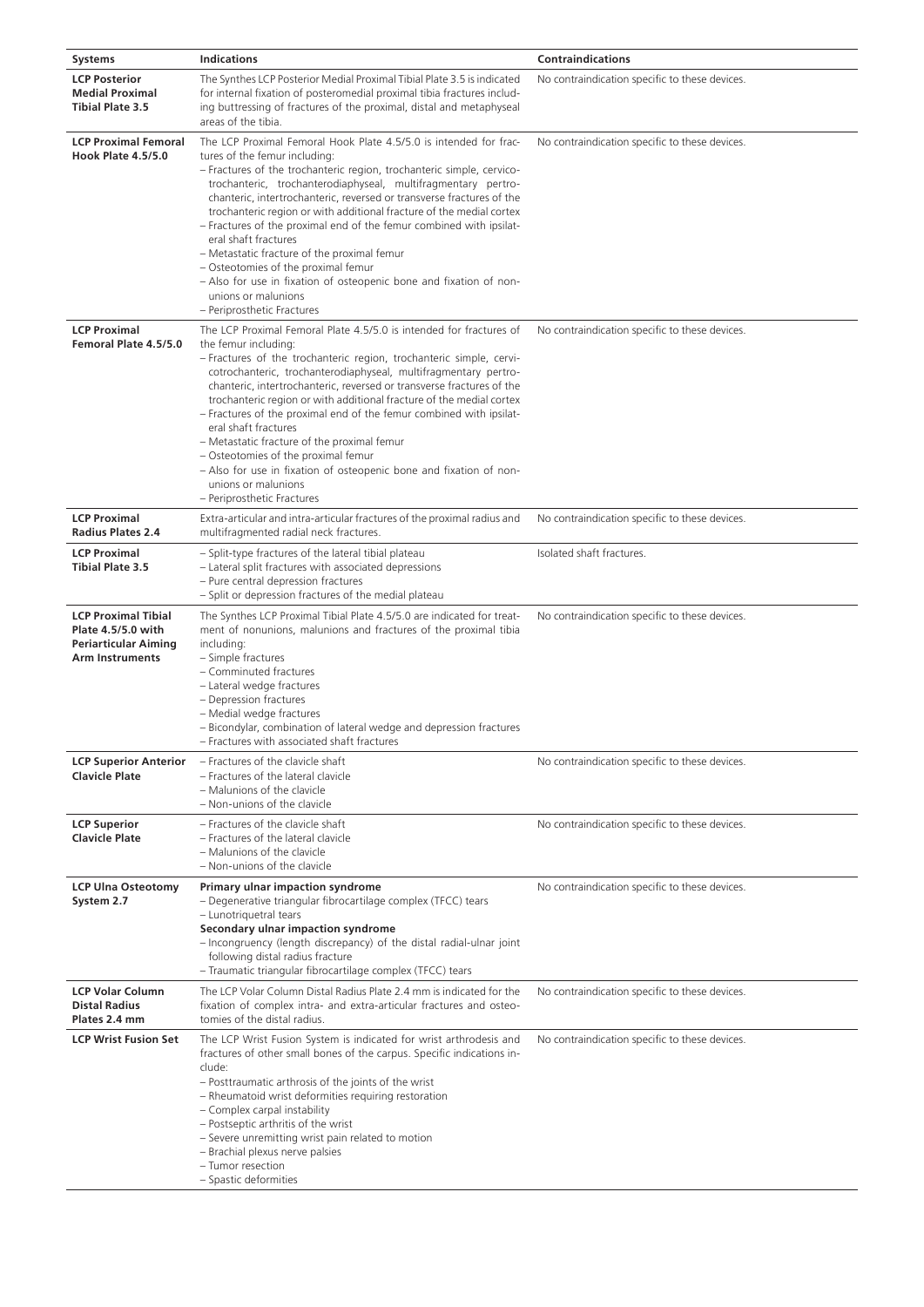| <b>Systems</b>                                     | <b>Indications</b>                                                                                                                                                                                                                                                                                                                                                                     | <b>Contraindications</b>                                                                                                                                                                                                                                                                                              |
|----------------------------------------------------|----------------------------------------------------------------------------------------------------------------------------------------------------------------------------------------------------------------------------------------------------------------------------------------------------------------------------------------------------------------------------------------|-----------------------------------------------------------------------------------------------------------------------------------------------------------------------------------------------------------------------------------------------------------------------------------------------------------------------|
| <b>LISS and LCP DF</b>                             | LCP DF is indicated for the stabilization of fractures of the distal<br>femur. These include:<br>- Distal shaft fractures<br>- Supracondylar fractures<br>- Intra-articular fractures<br>- Periprosthetic fractures                                                                                                                                                                    | No contraindication specific to these devices.                                                                                                                                                                                                                                                                        |
| <b>LISS and LCP PLT</b>                            | LCP PLT and LISS PLT are indicated for the stabilization of fractures of<br>the proximal tibia. These include:<br>- Proximal shaft fractures<br>- Metaphyseal fractures<br>- Intra-articular fractures<br>- Periprosthetic fractures                                                                                                                                                   | No contraindication specific to these devices.                                                                                                                                                                                                                                                                        |
| <b>Locking Attachment</b><br>Plate                 | - Periprosthetic femoral shaft fractures:<br>- Vancouver B<br>- Vancouver C<br>- Fractures around intramedullary implants                                                                                                                                                                                                                                                              | No contraindication specific to these devices.                                                                                                                                                                                                                                                                        |
| <b>Midfoot Fusion</b><br>Bolt $\varnothing$ 6.5 mm | Treatment of gross collapse of the mid/hindfoot associated with:<br>- Charcot foot<br>- Neuropathic disease                                                                                                                                                                                                                                                                            | - Peripheral vascular disease<br>- Serious and life-threatening co-morbidities                                                                                                                                                                                                                                        |
|                                                    | Charcot foot can develop in several areas of the foot.<br>The most common is the Lisfranc area, secondarily the Chopart area,<br>thirdly the ankle area and fourthly the calcaneus - subtalar area.<br>It often develops in the forefoot. The idea of the Midfoot Fusion Bolt<br>is to treat the Lisfranc and Chopart area.                                                            |                                                                                                                                                                                                                                                                                                                       |
| <b>Pelvic Implants and</b><br>Instruments          | <b>Symphysis fractures:</b><br>- Pubic Symphysis Plates<br><b>Pelvic brim fractures:</b><br>- Reconstruction Plates<br>- Straight Plates<br>- Curved Plates (88 mm radius, 108 mm radius)<br>- J-Plates<br>- Locking Reconstruction Plates 3.5<br>- Straight Plates<br>$-$ J-Plates<br>- Reconstruction Plates 3.5 with wide Angle<br>- Straight Plates<br>Ilium/Iliac wing fractures: | In-situ Plate Contouring Instruments are contraindicated for:<br>Plates with locking and coaxial combi-holes. In particular:<br>- Locking Reconstruction Plates 3.5<br>- Pubic Symphysis Plates 3.5<br>- Spring Plates 3.5<br>- Reconstruction Plates 3.5 with coaxial combi-holes<br>- Other plate sizes than 3.5 mm |
|                                                    | - Reconstruction Plates<br>- Straight Plates<br>- Curved Plates (88 mm radius, 108 mm radius)<br>- Locking Reconstruction Plates 3.5<br>- Straight Plates<br>- Low Profile Reconstruction Plates 3.5 with wide Angle<br>- Straight Plates                                                                                                                                              |                                                                                                                                                                                                                                                                                                                       |
|                                                    | <b>Acetabulum fractures:</b><br>- Reconstruction Plates<br>- Straight Plates<br>- Curved Plates (88 mm radius, 108 mm radius)<br>- Reconstruction Plates 3.5 with wide Angle<br>- Straight Plates                                                                                                                                                                                      |                                                                                                                                                                                                                                                                                                                       |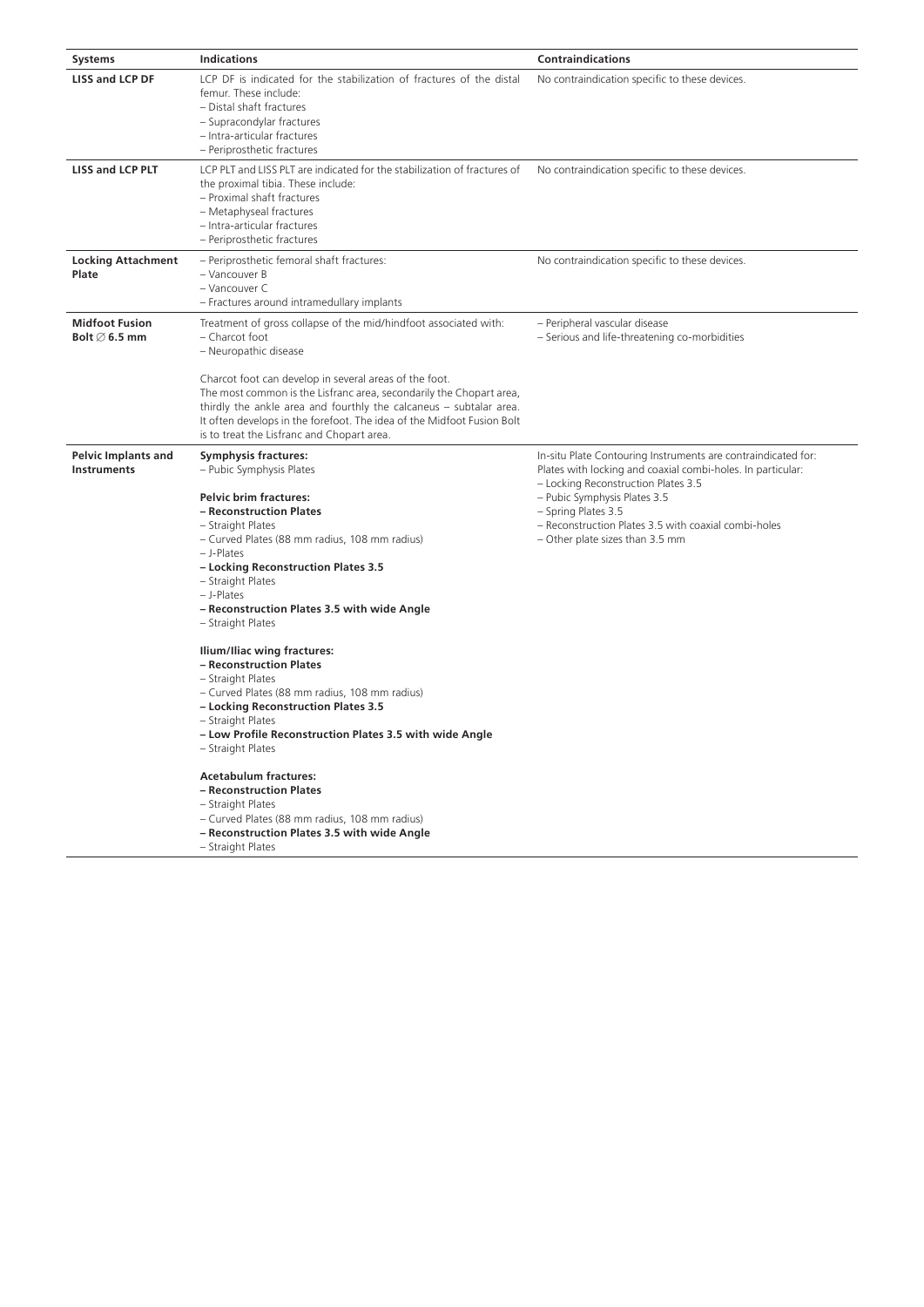| Systems                                                                   | <b>Indications</b>                                                                                                                                                                                                                                                                                                                                                                                                                                                                      | <b>Contraindications</b>                                                                                                                                                                            |
|---------------------------------------------------------------------------|-----------------------------------------------------------------------------------------------------------------------------------------------------------------------------------------------------------------------------------------------------------------------------------------------------------------------------------------------------------------------------------------------------------------------------------------------------------------------------------------|-----------------------------------------------------------------------------------------------------------------------------------------------------------------------------------------------------|
| <b>PHILOS and PHILOS</b><br>Long                                          | <b>PHILOS indications</b><br>- Dislocated two-, three-, and four-fragment fractures of the proxi-<br>mal humerus, including fractures involving osteopenic bone<br>- Pseudarthroses in the proximal humerus<br>- Osteotomies in the proximal humerus<br><b>PHILOS long indications</b><br>- As for PHILOS, but for fractures extending to the shaftor without<br>medial support                                                                                                         | No contraindication specific to these devices.                                                                                                                                                      |
| <b>PHILOS</b> with<br>Augmentation                                        | <b>PHILOS indications</b><br>- Dislocated two-, three-, and four-fragment fractures of the proxi-<br>mal humerus, including fractures involving osteopenic bone                                                                                                                                                                                                                                                                                                                         | <b>PHILOS Augmentation contraindications</b><br>- In case of potential risk of cement leakage into the fracture gap, the<br>articulation or vascular structures (e.g. via fractures which open into |
|                                                                           | - Pseudarthroses in the proximal humerus<br>- Osteotomies in the proximal humerus                                                                                                                                                                                                                                                                                                                                                                                                       | the articulation)                                                                                                                                                                                   |
|                                                                           | <b>PHILOS long indications</b><br>- As for PHILOS, but for fractures extending to the shaft or without<br>medial support                                                                                                                                                                                                                                                                                                                                                                |                                                                                                                                                                                                     |
|                                                                           | <b>PHILOS Augmentation indications</b><br>- As for PHILOS and PHILOS long, but exclusively in conjunction with<br>osteoporotic bone<br>- The perforated screws may also be used without cement augmen-                                                                                                                                                                                                                                                                                  |                                                                                                                                                                                                     |
|                                                                           | tation                                                                                                                                                                                                                                                                                                                                                                                                                                                                                  |                                                                                                                                                                                                     |
| <b>Quadrilateral Surface</b><br>Plates 3.5                                | The Synthes Quadrilateral Surface Plates 3.5 are indicated for quad-<br>rilateral surface comminution associated with acetabular fractures<br>when used in conjunction with Synthes Pelvic Reconstruction Plates.                                                                                                                                                                                                                                                                       | No contraindication specific to these devices.                                                                                                                                                      |
| <b>Rotation Correction</b><br><b>Plates 1.5 and 2.0</b>                   | 1. All fractures of the phalanges and metacarpals, where the exact<br>reposition is difficult or where a rotational error can easily occur.<br>- subcapital fractures of the metacarpals (in particular impacted<br>compression fractures)<br>- transverse fractures<br>- short oblique fractures<br>- comminuted fractures<br>- defect fractures (circular saw injuries)<br>- amputation injuries to the fingers (with primary shortening)<br>- Winterstein fracture, Rolando fracture | No contraindication specific to these devices.                                                                                                                                                      |
|                                                                           | 2. Corrective osteotomies for fractures of the phalanges or metacar-<br>pals that have healed with axial errors and/or rational errors. In the<br>case of metaphyseal fractures, comminuted fractures and osteopo-<br>rotic bone, the clinical results can be improved by the angular-stable<br>screw/plate connection.                                                                                                                                                                 |                                                                                                                                                                                                     |
| <b>Sacral Bars</b>                                                        | The Synthes Sacral Bars are indicated for fixation of the posterior<br>pelvis, in areas of the posterior superior iliac spine, posterior inferior<br>iliac spine, for sacral fractures, and fracture dislocations of the sacro-<br>iliac joint.                                                                                                                                                                                                                                         | No contraindication specific to these devices.                                                                                                                                                      |
| <b>Slipped Capital</b><br><b>Femoral Epiphysis</b><br>(SCFE) Screw System | The Slipped Capital Femoral Epiphysis (SCFE) Screws are indicated for:<br>- Slipped capital femoral epiphysis                                                                                                                                                                                                                                                                                                                                                                           | No contraindication specific to these devices.                                                                                                                                                      |
|                                                                           | This device is not approved for screw attachment or fixation to the<br>posterior elements (pedicles) of the cervical, thoracic, or lumbar<br>spine.                                                                                                                                                                                                                                                                                                                                     |                                                                                                                                                                                                     |
| <b>Spring Plates 3.5</b>                                                  | The Synthes 3.5 mm Spring Plate is intended for pelvic and acetabu-<br>lar reconstructive surgery                                                                                                                                                                                                                                                                                                                                                                                       | No contraindication specific to these devices.                                                                                                                                                      |
| <b>Standard DHS Lag</b><br><b>Screw with LCP DHHS</b><br>Sideplate        | - Pertrochanteric fractures of type 31-A1 and 31-A2<br>- Intertrochanteric fractures of type 31-A3<br>- Femoral neck fractures 31-B (DHS Screw in conjunction with an<br>antirotation screw)<br>- Subtrochanteric fractures                                                                                                                                                                                                                                                             | The DHS is not to be used in cases where there is a high incidence of:<br>– Sepsis<br>- Malignant primary or metastatic tumors<br>- Material sensitivity<br>- Compromised vascularity               |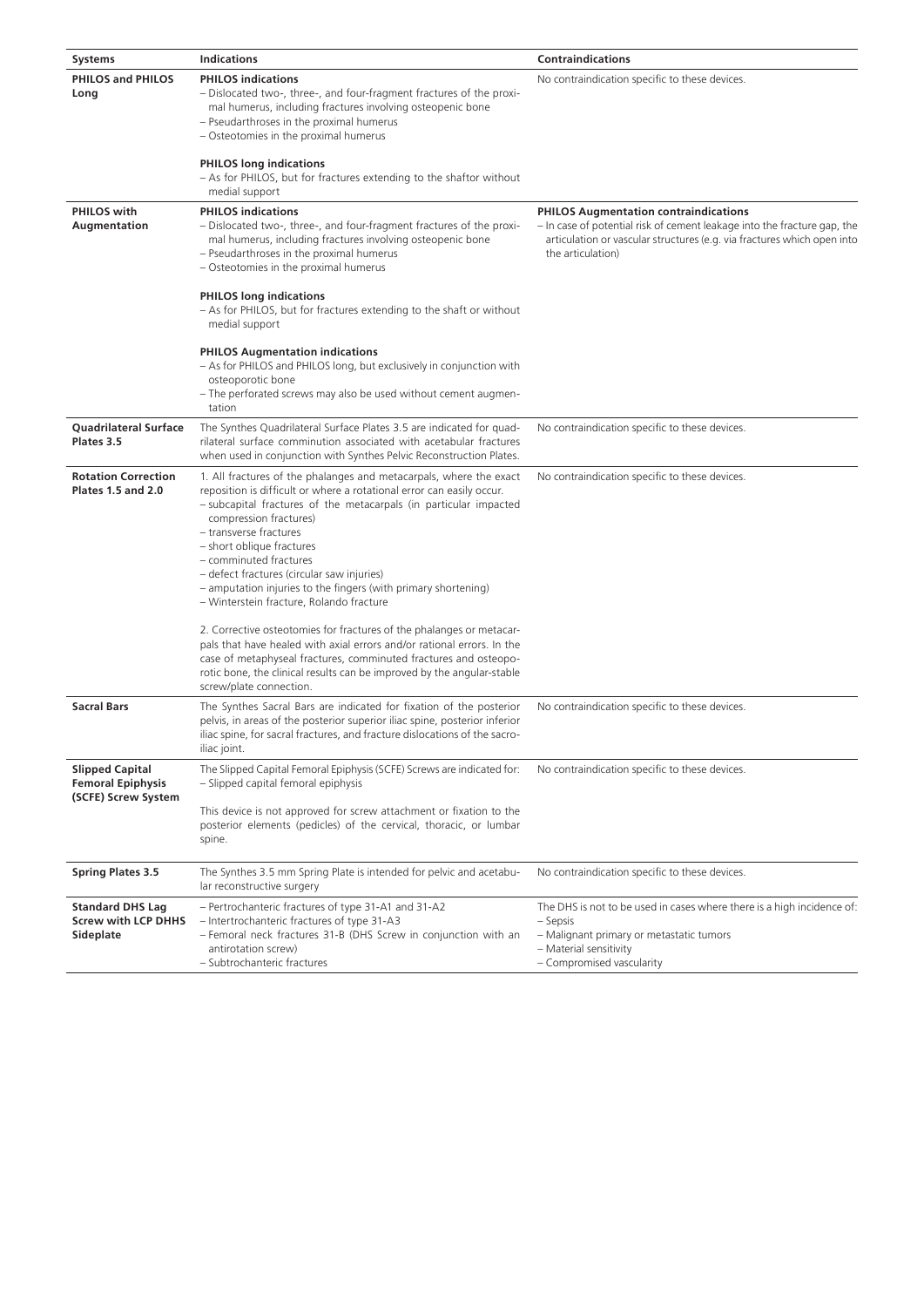| <b>Systems</b>                                          | <b>Indications</b>                                                                                                                                                                                                                                                                                                                                                    | <b>Contraindications</b>                       |
|---------------------------------------------------------|-----------------------------------------------------------------------------------------------------------------------------------------------------------------------------------------------------------------------------------------------------------------------------------------------------------------------------------------------------------------------|------------------------------------------------|
| <b>The Calcaneal Plate</b>                              | The calcaneal plates address fractures of the calcaneus.<br>The calcaneal plate is indicated for fractures and osteotomies of the<br>calcaneus including, but not limited to, extra-articular, intra-articular,<br>joint depression and tongue type fractures.                                                                                                        | No contraindication specific to these devices. |
| <b>The Locking</b><br><b>Calcaneal Plate</b>            | The locking calcaneal plates address complex fractures of the calca-<br>neus. The locking calcaneal plate is indicated for fractures and osteo-<br>tomies of the calcaneus including, but not limited to, extra-articular,<br>intra-articular, joint depression, tongue type, and severely commi-<br>nuted fractures.                                                 | No contraindication specific to these devices. |
| <b>TomoFix</b>                                          | TomoFix Medial High Tibia and Medial High Tibia Small<br><b>Stature Plate:</b><br>Open-wedge and closed-wedge osteotomy of the medial proximal<br>tibia for the treatment of:<br>- Unicompartmental medial or lateral gonarthrosis with malalign-<br>ment of the proximal tibia<br>- Idiopathic or posttraumatic varus or valgus deformity of the proxi-<br>mal tibia | Inflammatory arthritis                         |
|                                                         | <b>TomoFix Lateral High Tibia Plate:</b><br>Open-wedge and closed-wedge osteotomy of the lateral proximal<br>tibia for the treatment of:<br>- Unicompartmental medial or lateral gonarthrosis with malalign-<br>ment of the proximal tibia<br>- Idiopathic or posttraumatic varus or valgus deformity of the proxi-<br>mal tibia                                      |                                                |
|                                                         | <b>TomoFix Lateral Distal Femur Plate:</b><br>Open-wedge and closed-wedge osteotomy of the lateral distal<br>femur for the treatment of:<br>- Unicompartmental medial or lateral gonarthrosis with malalign-<br>ment of the distal femur<br>- Idiopathic or posttraumatic varus or valgus deformity of the distal<br>femur                                            |                                                |
| <b>TomoFix Medial Distal</b><br>Femur (MDF)             | Closed-wedge osteotomies of the medial distal femur for the treat-<br>ment of:<br>- Unicompartmental lateral gonarthrosis with valgus malalignment<br>of the distal femur<br>- Idiopathic or posttraumatic valgus deformity of the distal femur<br>- Additional fixation for complex distal femoral fractures                                                         | Inflammatory arthritis                         |
| <b>TomoFix Medial High</b><br><b>Tibial Plate (MHT)</b> | Open-wedge and closed-wedge osteotomies of the medial proximal<br>tibia for the treatment of:<br>- Unicompartmental medial or lateral gonarthrosis with malalign-<br>ment of the proximal tibia<br>- Idiopathic or posttraumatic varus or valgus deformity of the proxi-<br>mal tibia                                                                                 | Inflammatory arthritis                         |
| <b>VA-LCP Ankle</b>                                     | VA-LCP Medial Distal Tibial Plate 2.7/3.5<br>Trauma System 2.7/3.5 Indicated for complex intra- and extra-articular fractures of the distal<br>tibia.                                                                                                                                                                                                                 | No contraindication specific to these devices. |
|                                                         | VA-LCP Anteromedial Distal Tibial Plate 2.7/3.5<br>Indicated for complex intra- and extra-articular fractures of the distal<br>tibia.                                                                                                                                                                                                                                 |                                                |
|                                                         | VA-LCP Anterolateral Distal Tibial Plate 2.7/3.5<br>Indicated for complex intra- and extra-articular fractures of the distal<br>tibia.                                                                                                                                                                                                                                |                                                |
|                                                         | VA-LCP Lateral Distal Fibula Plate 2.7<br>Indicated for fractures and non-unions of the metaphyseal and<br>diaphyseal region of the distal fibula, especially in osteopenic bone.                                                                                                                                                                                     |                                                |
|                                                         | VA-LCP Posterolateral L- and T-Plates 2.7<br>Indicated for buttressing of partial articular fractures and bone frag-<br>ments of the distal tibia.                                                                                                                                                                                                                    |                                                |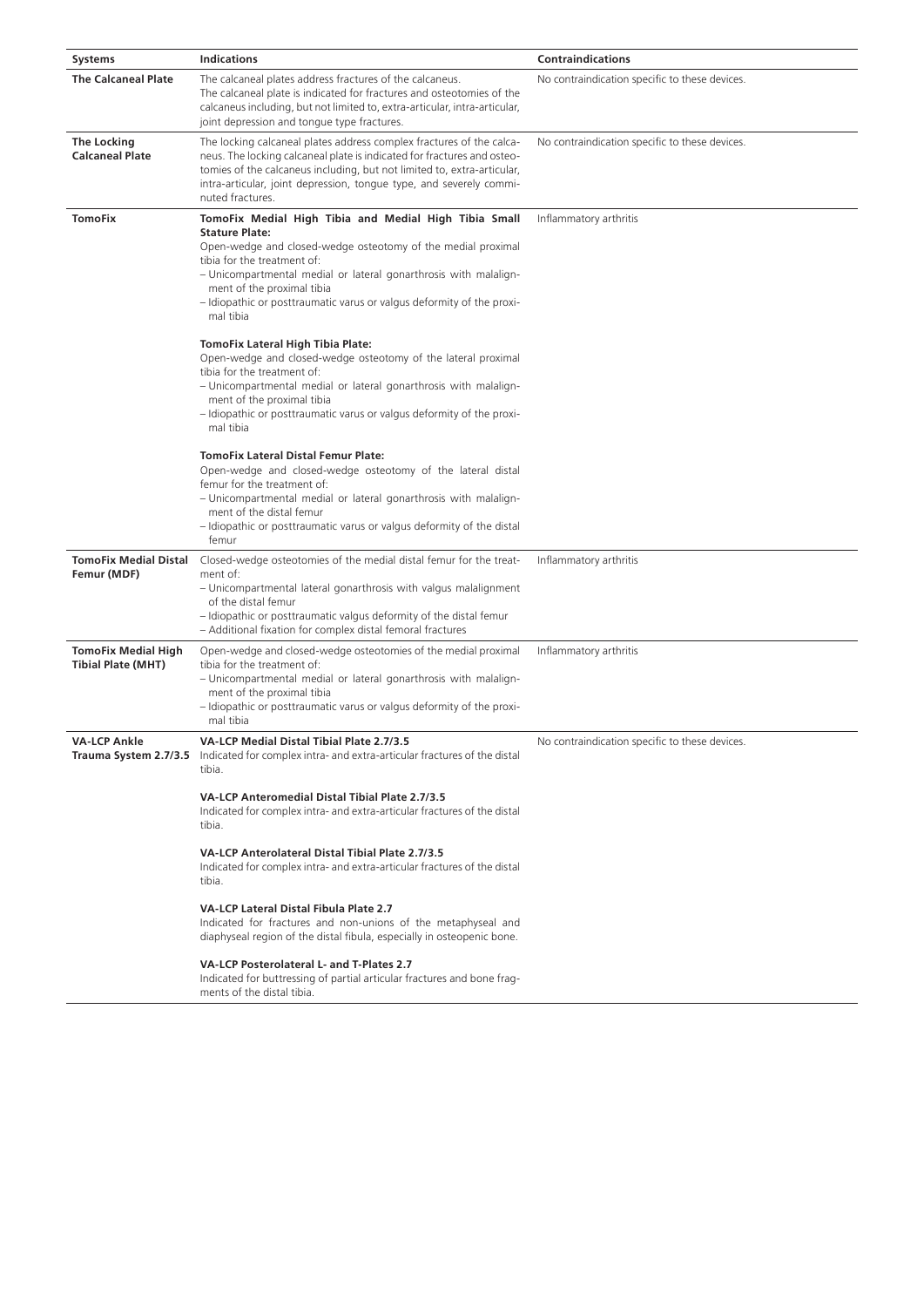| <b>Systems</b>                                                        | <b>Indications</b>                                                                                                                                                                                                                                                                                                                                                           | <b>Contraindications</b>                       |
|-----------------------------------------------------------------------|------------------------------------------------------------------------------------------------------------------------------------------------------------------------------------------------------------------------------------------------------------------------------------------------------------------------------------------------------------------------------|------------------------------------------------|
| <b>VA-LCP Anterior</b><br><b>Clavicle Plate</b>                       | - Fractures of the clavicle shaft<br>- Fractures of the lateral clavicle<br>- Malunions of the clavicle<br>- Non-unions of the clavicle                                                                                                                                                                                                                                      | No contraindication specific to these devices. |
| <b>VA-LCP Condylar</b><br>Plate 4.5/5.0                               | The Synthes VA-LCP Condylar Plate 4.5/5.0 system is indicated for<br>buttressing multifragmentary distal femur fractures including:<br>supra-condylar, intra-articular and extra-articular condylar fractures,<br>periprosthetic fractures, fractures in normal or osteopenic bone,<br>nonunions and malunions.                                                              | No contraindication specific to these devices. |
| Plates 2.7/3.5                                                        | <b>VA-LCP Distal Humerus</b> - Intra-articular fractures of the distal humerus<br>- Supracondylar fractures of the distal humerus<br>- Nonunions of the distal humerus<br>- Osteotomies of the distal humerus (e.g. due to malunions, defor-<br>mities)                                                                                                                      | No contraindication specific to these devices. |
| <b>VA LCP Medial</b><br><b>Column Fusion</b><br>Plates 3.5            | The DePuy Synthes VA LCP Medial Column Fusion Plates 3.5 are<br>indicated for deformities, severe arthritis, and arthrosis of the medial<br>column consisting of the first metatarsal, medial cuneiform, navi-<br>cular and talus.                                                                                                                                           | No contraindication specific to these devices. |
| <b>VA-LCP Olecranon</b><br>Plates 2.7/3.5                             | <b>VA-LCP Proximal Olecranon Plates</b><br>- Fractures of the proximal olecranon<br>- Osteotomies of the olecranon for distal humerus fracture treat-<br>ment                                                                                                                                                                                                                | No contraindication specific to these devices. |
|                                                                       | <b>VA-LCP Olecranon Plates</b><br>-Intra-articular fractures of the olecranon including fractures<br>extending into the coronoid<br>- Nonunions of the olecranon<br>- Osteotomies of the olecranon (e.g. due to malunions, deformities)                                                                                                                                      |                                                |
|                                                                       | VA-LCP Proximal Ulna Plate, extra-articular<br>- Extra-articular fractures of the proximal ulna<br>- Nonunions of the proximal ulna<br>- Osteotomies of the proximal ulna (e.g. due to malunions, deformities)                                                                                                                                                               |                                                |
| <b>VA-LCP Proximal</b><br><b>Tibial Plate 3.5</b>                     | Fractures of the proximal tibia in adults and adolescents with closed<br>growth plates including<br>- Proximal split, depression or split-depression fractures<br>- Bicondylar or pure metaphyseal fractures<br>- Associated metaphyseal or associated shaft fractures<br>- Periprosthetic fractures                                                                         | No contraindication specific to these devices. |
| <b>VA Locking</b><br><b>Calcaneal Plates 2.7</b>                      | VA Locking Calcaneal Plate 2.7<br>The Synthes Variable Angle Locking Calcaneal plates 2.7 are indicated<br>for intra- and extra-articular fractures of the calcaneus, as well as<br>deformities and malunions.                                                                                                                                                               | No contraindication specific to these devices. |
|                                                                       | Variable Angle Locking Anterolateral Calcaneal Plate 2.7<br>The Synthes Variable Angle Locking Anterolateral Calcaneal plates<br>2.7 in combined use with independent screws are indicated for intra-<br>and extra-articular fractures of the calcaneus, as well as deformities<br>and malunions.                                                                            |                                                |
| <b>VA-Locking Intercarpal</b><br><b>Fusion System</b>                 | Indicated for fusion of small bones of the hand including: hamate,<br>capitate, lunate, and triquetrum, for the revision offailed partial wrist<br>fusions, and is indicated for use in patients suffering pain and/or loss<br>of function due to:<br>- Osteoarthritis<br>- Rheumatoid arthritis<br>- Post-traumatic or degenerative wrist arthritis<br>- Carpal instability | No contraindication specific to these devices. |
| Variable Angle LCP<br>1 <sup>st</sup> MTP Fusion<br>Plates 2.4/2.7    | The 1 <sup>st</sup> MTP Fusion Plate of the Variable Angle LCP Forefoot/Midfoot<br>System 2.4/2.7 is indicated for deformations of the first metatarso-<br>phalangeal (MTP) joint (Hallux Rigidus) and fractures, nonunions and<br>replantations of the first metatarsal bone, particularly in osteopenic<br>bone.                                                           | No contraindication specific to these devices. |
| Variable Angle LCP<br><b>Dorsal Distal</b><br><b>Radius Plate 2.4</b> | 2.4 mm Variable Angle LCP Dorsal Distal Radius Plates are indicated for:<br>- Dorsally displaced fractures<br>- Extra-articular and intra-articular fractures with metaphyseal<br>defect<br>- Open joint reconstruction<br>- Combination of distal radius with carpal and metacarpal fractures<br>- Corrective osteotomies after distal radius malunion                      | No contraindication specific to these devices. |
| Variable Angle LCP<br>Forefoot/Midfoot<br>System 2.4/2.7              | The Straight Fusion Plates, T-Fusion Plates, L-Fusion Plates, Cloverleaf<br>Fusion Plates and X-Plates of the Variable Angle LCP Forefoot/<br>Midfoot System 2.4/2.7 are indicated for fractures, deformations,<br>revisions and replantations of bones (e.g. tarsals, metatarsals and<br>phalanges) and bone fragments, particularly in osteopenic bone.                    | No contraindication specific to these devices. |